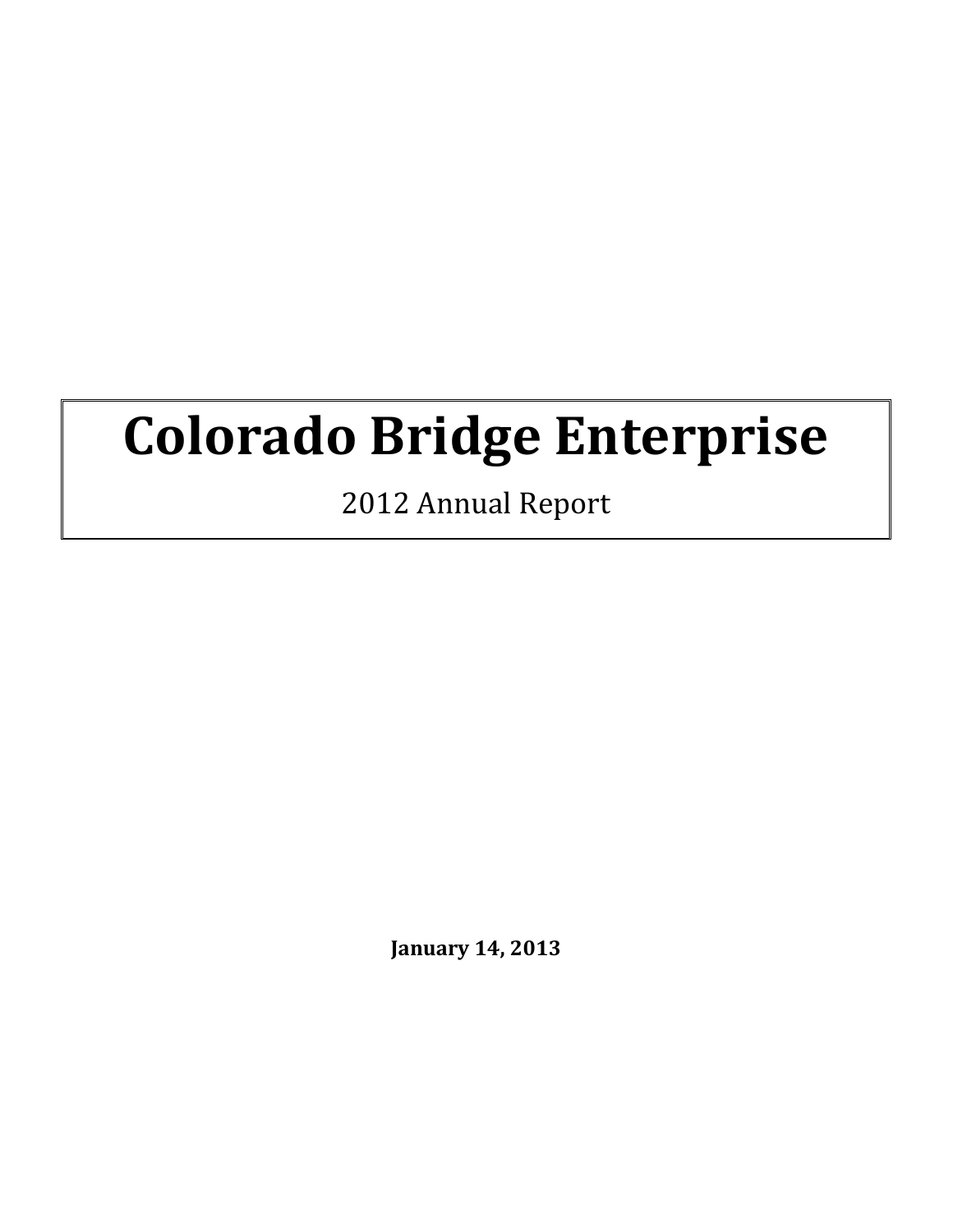# **Table of Contents**

| $\mathbf{1}$   |     |  |  |  |
|----------------|-----|--|--|--|
| $\overline{2}$ |     |  |  |  |
| 3              |     |  |  |  |
| 4              |     |  |  |  |
|                | 4.1 |  |  |  |
|                | 4.2 |  |  |  |
|                | 4.3 |  |  |  |
|                | 4.4 |  |  |  |
| 5.             |     |  |  |  |
|                | 5.1 |  |  |  |
|                | 5.2 |  |  |  |
| 6              |     |  |  |  |
| 7              |     |  |  |  |
| 8              |     |  |  |  |
|                | 8.1 |  |  |  |
|                | 8.2 |  |  |  |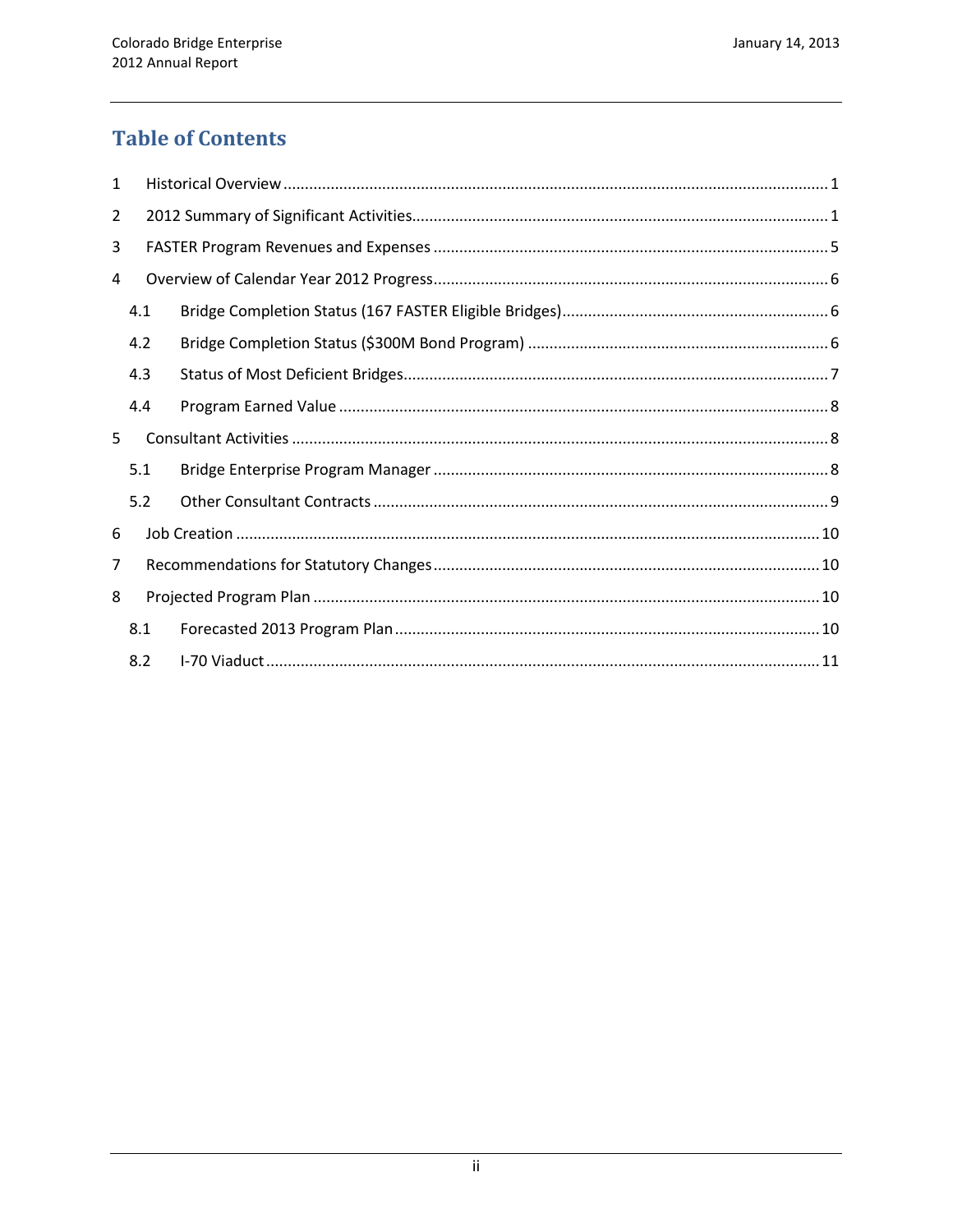#### **List of Tables**

- Table 1. FASTER Eligible Bridges
- Table 2. Bridge Safety Surcharge Fee Phase-in by Fiscal Year
- Table 3. FASTER Program Revenues (Actual and Projected) by Fiscal Year
- Table 4. FASTER Program Expenses by Fiscal Year
- Table 5. Program Status 167 FASTER Eligible Bridges
- Table 6. Project Status \$300M Bond Program Bridges
- Table 7. Status of 30 Most Deficient Bridges
- Table 8. Program Earned Value

#### **List of Figures**

- Figure 1. Program Status 167 FASTER Eligible Bridges CY2012
- Figure 2: Program Status 155 FASTER Eligible Bridges CY2011
- Figure 3. Bond Program Project Status 87 Bridges CY2012
- Figure 4. Bond Program Project Status 73 Bridges CY2011

#### **List of Appendices**

| Appendix A | List of 167 FASTER Eligible Bridges   |
|------------|---------------------------------------|
| Appendix B | List of Added FASTER Eligible Bridges |
| Appendix C | List of 87 Bond Program Bridges       |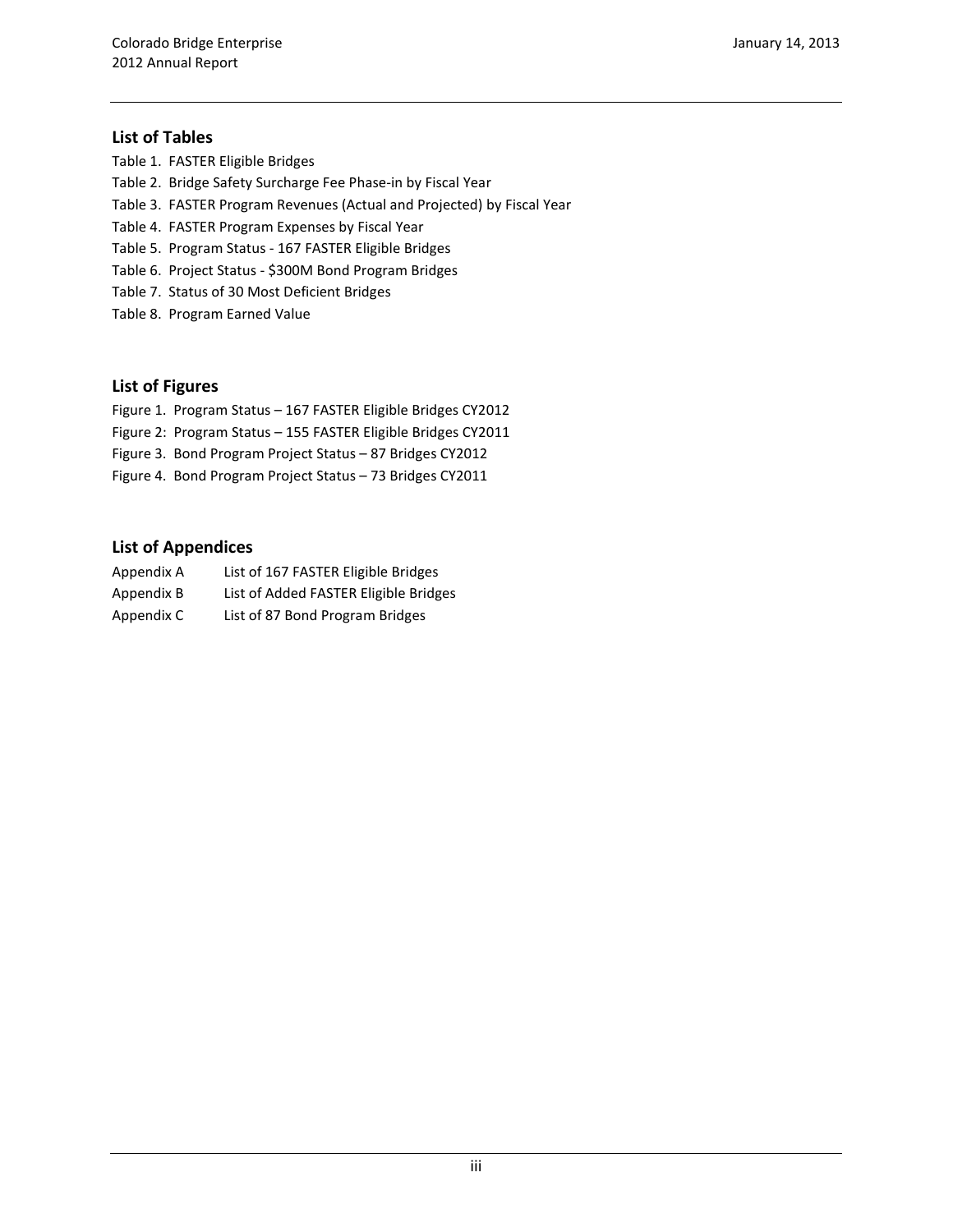# **1 Historical Overview**

On March 2, 2009, Governor Bill Ritter signed into law Colorado Senate Bill 09-108, Funding Advancement for Surface Transportation and Economic Recovery, otherwise known as FASTER. The legislation was the first new dedicated and sustainable funding source for transportation in approximately twenty years.

The law increases revenues from various sources for transportation improvements at the state and local level. A portion of the funding designated as the "bridge safety surcharge" is dedicated specifically for Colorado's most deficient bridges— those bridges identified as structurally deficient, or functionally obsolete, and rated "poor" (Bridge Sufficiency Rating less than 50) by the Colorado Department of Transportation (CDOT). Revenues from the bridge safety surcharge have been phased in over a three year period, and are estimated to total approximately \$89 million annually in the third year (State Fiscal Year 2012).

To assist with this historic focus on Colorado's poor bridges, the legislation did more than simply authorize the Bridge Safety Surcharge. FASTER created a new enterprise, the Bridge Enterprise (BE), and designated the Transportation Commission to serve as the Bridge Enterprise Board of Directors (Board). The business purpose of the Enterprise is to "finance, repair, reconstruct, and replace any designated bridge in the state" per C.R.S. 43-4-805 (2)(b). Because it was constituted as a government-owned business, the Enterprise may issue revenue bonds to accelerate construction of Colorado's poor bridges. On June 18, 2009, the Board officially approved the enactment of the bridge safety surcharge, as required by law. Bridge projects under the Enterprise may include the repair, replacement, or ongoing operation or maintenance, or any combination thereof, of a designated bridge.

In addition, FASTER requires that the Enterprise issue a report of its activities to the legislature by February 15<sup>th</sup> of each year, and further requires that the report be posted on the CDOT website by January  $15<sup>th</sup>$  of each year. This report fulfills that requirement.

# **2 2012 Summary of Significant Activities**

The following is an itemization of significant activities that occurred in calendar year 2012, with a brief description of each noted event following the listing.

- **FASTER Eligible Bridges**
- \$300M Bond Program Delivery
- 10-Year Bridge Program Plan
- **IF IRS audit of \$40M Bank of America Loan**
- **Innovative Contract Delivery**
- **•** DBE Participation
- **Program Policy & Procedure Guidance Documents**
- **FASTER lawsuit**
- Project / Program Reporting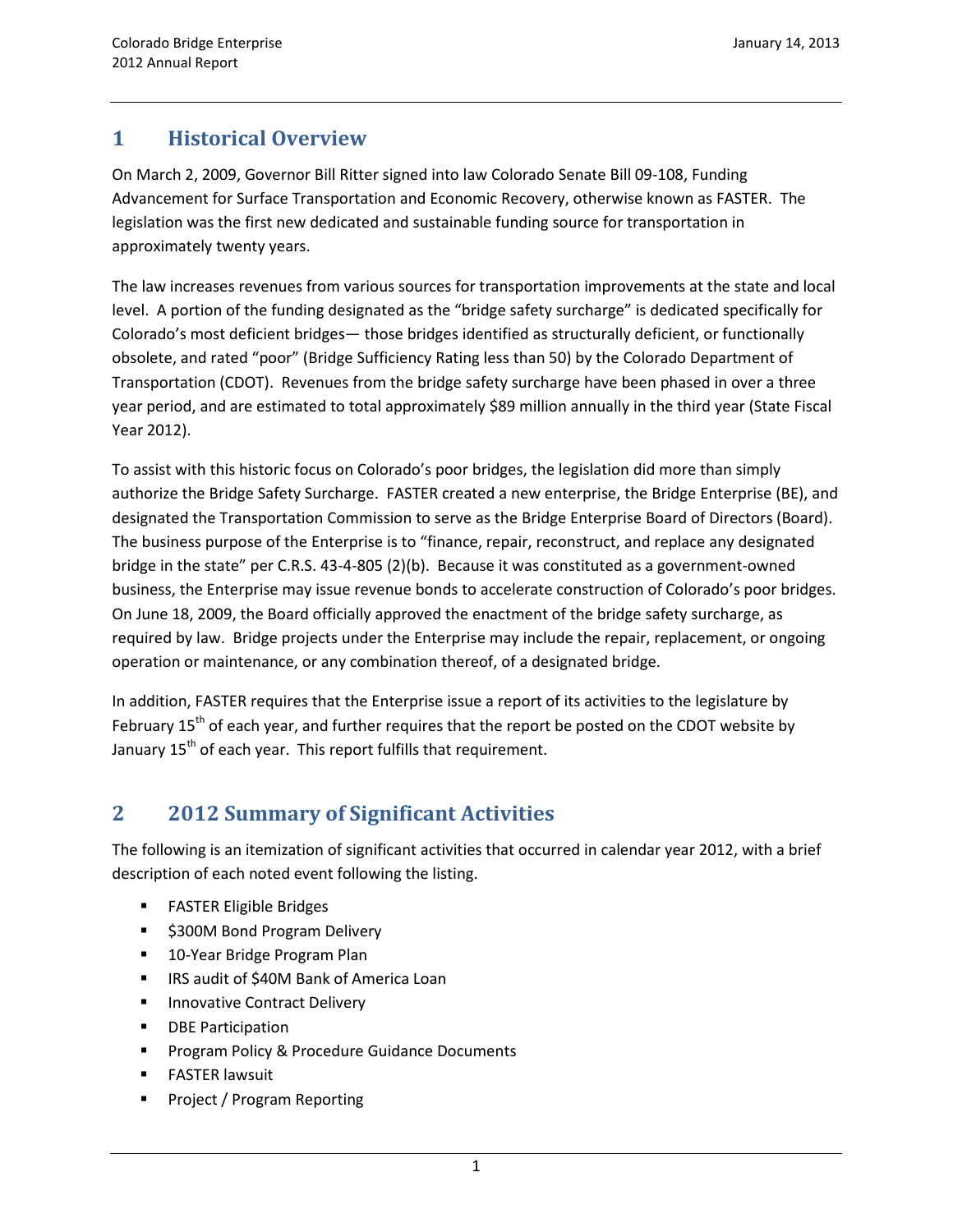- Bridge Enterprise Conference Presentations
- Other Significant Events / Initiatives

**FASTER Eligible Bridges.** The program maintains an ongoing tally of the number of "poor" designated structures eligible to receive FASTER funding since the legislation was passed into law reference Table 1 below. When the law was enacted in 2009, there were 128 poor rated structures. In 2010 and 2011, CDOT Staff Bridge identified another 11 and 15 poor rated structures, respectively. CDOT Staff Bridge currently updates the poor list quarterly and in calendar year 2012 another 13 bridges were rated poor. This brings the FASTER eligible bridge count total to 167 as itemized below.

#### **Table 1. FASTER Eligible Bridges**

| Year                                            | Poor list count |
|-------------------------------------------------|-----------------|
| 2009 (Year FASTER legislation enacted into law) | 128             |
| 2010                                            | 11              |
| 2011                                            | 15              |
| 2012                                            | 13              |
| <b>Total FASTER eligible bridges</b>            | 167             |

Note the two following clarifications: (1) the law does not mandate nor is there at present a program commitment to address all FASTER eligible bridges, and (2) as of 2009, once a bridge is rated poor it retains eligibility to receive FASTER funds if subsequent bridge inspections raise its' sufficiency rating above fifty. A complete list of all 167 FASTER eligible bridges is included in Appendix A, and the additional bridges added to the program during calendar 2012 are itemized in Appendix B.

**\$300M Bond Program Delivery**. To accelerate the completion of Colorado's worst bridges, the BE Board of Directors elected to sell \$300M in Build America Bonds (or BABs) in December of 2010. The primary focus over the past calendar year was completion of structures included within the \$300M bond program. By definition, these bridges are those programmed to receive proceeds from the \$300M bond. Currently there are 87 bridges that are partially or fully funded with bond proceeds, and a detailed bond program status is outlined in Section 4.2 of this report.

**10-Year Bridge Program Plan.** At the request of Bridge Enterprise Director Hunt, CDOT staff in concert with the Bridge Enterprise Program Manager and BE financial consultants completed a 10 year bridge program plan that examined the long-term financial capability of the program as it relates to remaining bonding capacity, and projected yearly revenues contrasted with forecasted yearly expenditures. The 10-year program plan is based upon a cash flow model that recognized incoming revenues (defined as FASTER pay-go funding, bond proceeds, BABs subsidy, and Federal BR debt service pledge) as compared to outgoing expenditures (defined as payment on debt-service, bridge repair or replacement costs, maintenance and planned preventative maintenance costs) on a quarterly basis summarized by fiscal year from 2013 through 2023. The plan was presented to the BE Board of Directors at the November 2012 workshop meeting.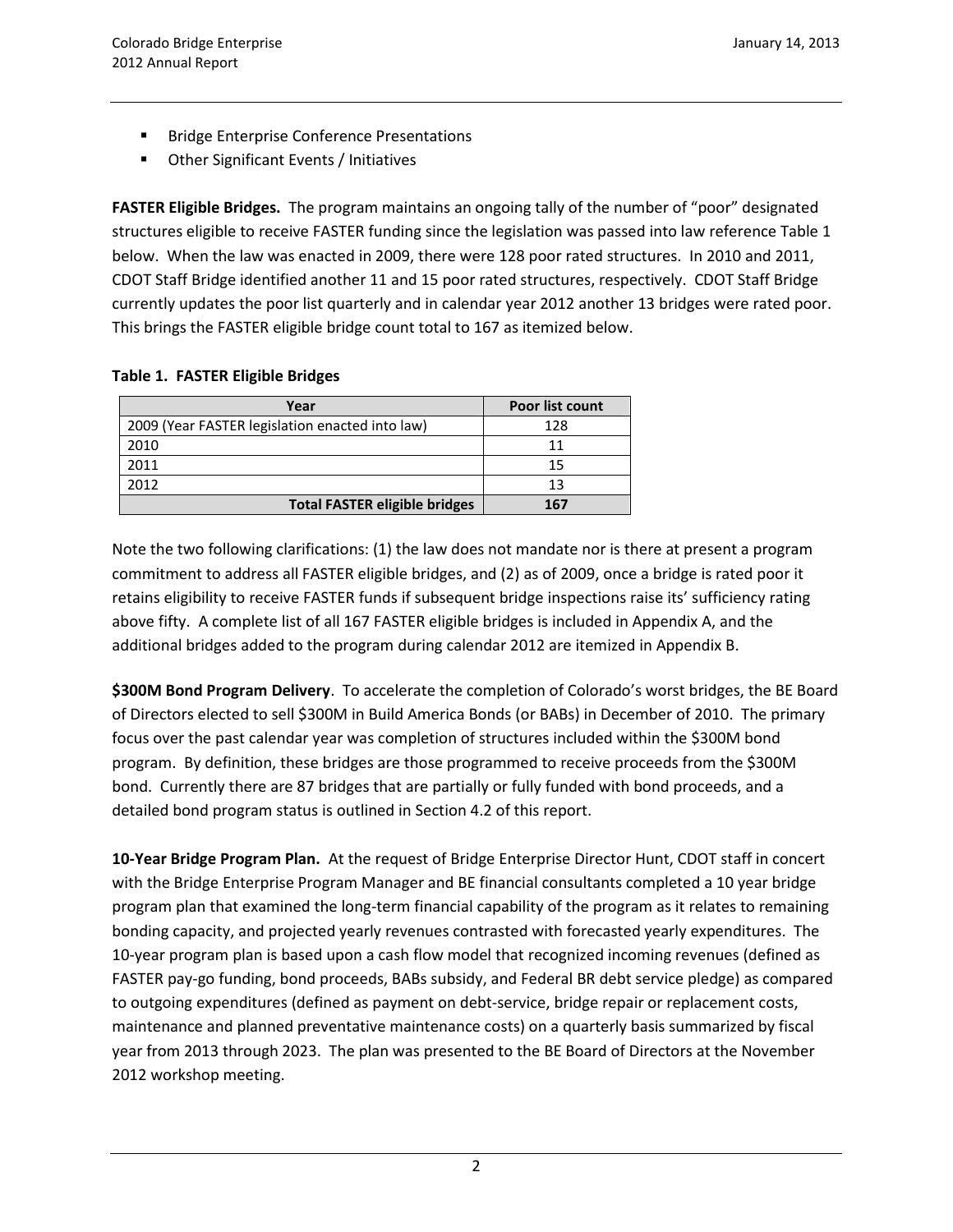**IRS audit of \$40M Bank of America Loan.** In July of 2012, the US Internal Revenue Service informed BE that the \$40.0M Bank of America loan it had secured in June of 2010 had been randomly selected for examination to determine compliance with Federal tax requirements. In response to the IRS "Information Document Request", BE's Chief Financial Officer and Business Manager worked in concert with BE's bond counsel and program manager and completed a formal written response that was submitted mid-August 2012. In late August 2012, the IRS notified BE that their examination resulted in a "Notification of No Change Determination" (or no audit findings) and the matter was officially closed. Note - BE secured the loan in June of 2010 to advance funding to accelerate program delivery and BE fully repaid the loan with bridge safety surcharge proceeds in December of 2010.

**Innovative Contract Delivery.** Pursuant to one of the program goals adopted by the BE Board of Directors (a program delivery plan that evaluates various options, encourages creativity, and a variety of innovative solutions), the program continues to explore and deploy innovative contracting delivery methods that (1) expedite the start of construction, and/or (2) accelerate overall project completion. This includes utilization of both Design / Build (D/B) and Construction Manager / General Contractor (CM/GC) contract delivery methods. There are currently eleven-(11) D/B projects that address twenty- (20) bridges (some projects include multiple bridges) with a cumulative contract value of approximately \$188M. BE is currently utilizing the CM/GC contracting methodology on three projects (a first for any CDOT transportation project) and a fourth project has issued an RFP for CM/GC service. These CM/GC projects address 6 bridges with a cumulative contract value of approximately \$125M.

**DBE Participation.** CDOT's Disadvantaged Business Enterprise (DBE) goal on FHWA-funded contracts for Federal Fiscal Year (FFY) 2012 was 13.29%. Overall DBE Participation on BE projects [design-bid-build only] exceeded the goal at 15.1%.

**Program Policy & Procedure Guidance Documents.** The following BE Policy & Procedure guidance documents were developed during the calendar year to help facilitate and standardize the delivery of the program from region to region.

- Asset Transfer/Ownership Policy for Replacement of an Existing Bridge
- Continued Eligibility of "poor" Rated Structures
- Accelerated Bridge Construction (ABC) Decision Making Tool / Deployment Guidance Document
- **Bridge Aesthetic Enhancement Policy**
- **EXPERENT ENDIRE THE INCORDER FIRE THE REFILTION CONTENT** PREFINEMENT PROPOSAL template
- **Development of long-lead procurement policy on CM/GC projects with CDOT OFMB and FHWA**
- **EXTERM** Streamline and Modified Design Build UDBE Pilot specifications
- CBE Schedule Definitions

**FASTER lawsuit.** On May 21, 2012, the TABOR Foundation filed a complaint against the Colorado Bridge Enterprise and Colorado Transportation Commission in Denver District Court alleging that the Taxpayer's Bill of Rights (TABOR) has been violated. The complaint is being addressed by the Colorado Attorney General's Office and outside co-counsel in preparation for a trial date scheduled for May of 2013.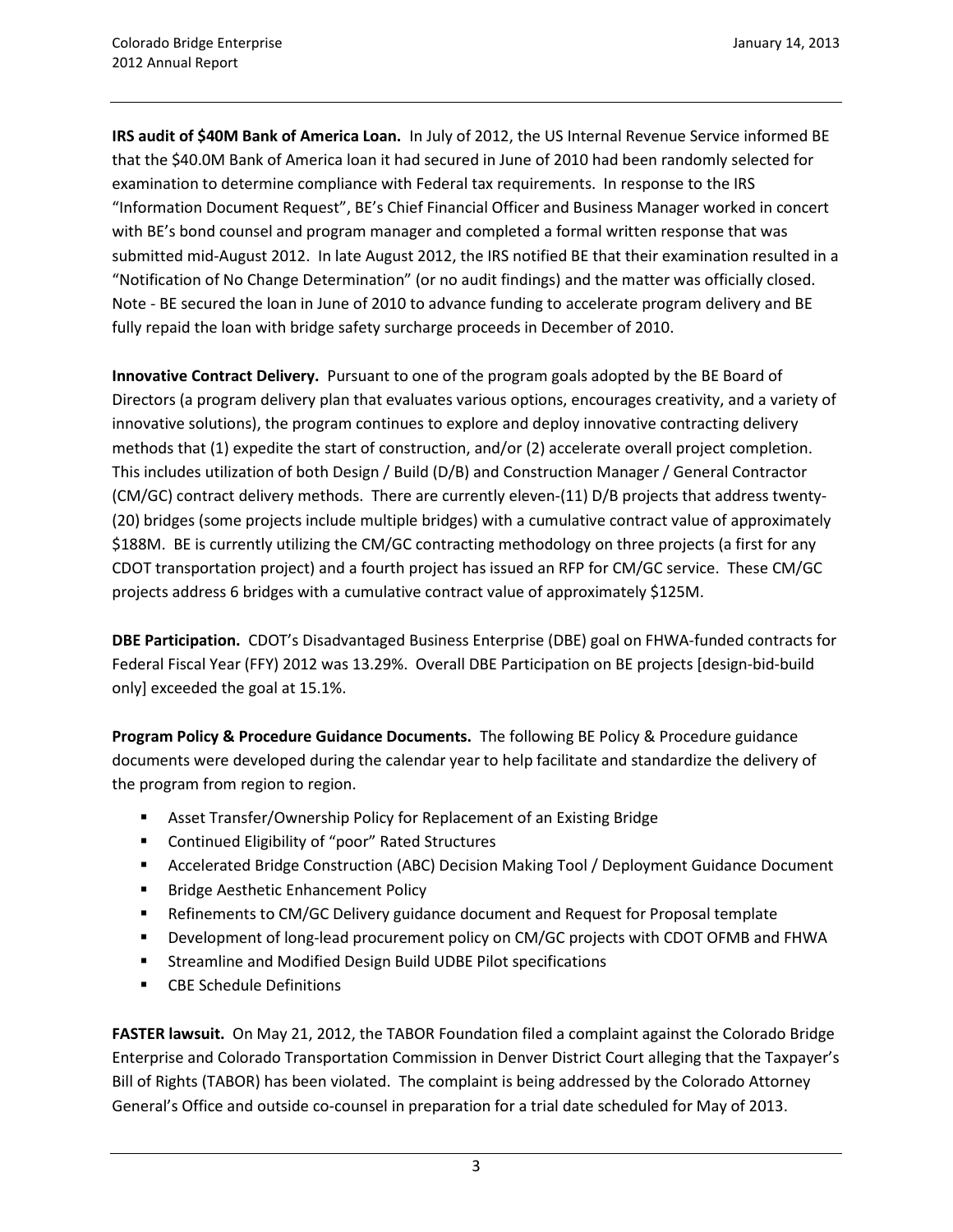**Project / Program Reporting.** The BE is committed to not only tracking program performance but also transparency via periodic project / program reporting as noted below:

- *Program Master Schedule.* BE in concert with regional staff update the project / program schedule on a monthly basis. The schedule update is used to determine a Schedule Performance Index (or SPI) which compares actual progress to planned performance. Schedule performance is reported monthly at the regular Board of Directors meeting.
- *Quarterly Reporting.* BE publishes a Quarterly Report that highlights program performance (i.e., number of completed bridges), significant accomplishments and activities, financial and schedule metrics, and economic outlook on a quarterly basis. Quarterly Reports are posted on the CDOT website.
- *Bond Allocation Plan.* The Bond Allocation Plan for projects included within the \$300M bond program is updated on a quarterly basis. Cash draw down tables and cash flow charts are developed to track projected bond spending as compared to forecasted expenditures per the baseline schedule. In addition, program actual expenditures and encumbrances to date are reported. The report is presented to BE Board of Directors, Director Hunt, and senior BE staff.
- *Bridge Enterprise website.* CDOT and BE staff maintain the BE website at www.coloradodot.info/programs/BridgeEnterprise. The information includes: current program progress, Frequently Asked Question (FAQ's) section, comprehensive list of FASTER eligible bridges, section on business opportunities with link to current bid list, and an interactive State map of all FASTER eligible bridges with relevant statistical information.

**Bridge Enterprise Conference Presentations.** BE was selected to provide presentations at a number of state, regional and national conferences highlighting innovation from a program financing and project / program delivery perspective. This included the following conferences: Ohio Transportation and Engineering Conference (OTEC) in October 2012 [largest state DOT conference in the country], Western Association of State Highway and Transportation Officials (WASHTO) conference, and the National Women in Transportation (or WTS) Conference [poster board presentation].

**Other Significant Events / Initiatives.** The following is an itemization of other significant events / initiatives completed during 2012.

- In March 2012, CDOT and UPRR negotiated a programmatic Master agreement to streamline the processing and approval of task orders for UPRR. CDOT is currently working on a similar programmatic master agreement with BNSF railroad. This agreement also applies to BE projects, many of which cross over railroad owned right of way.
- **DED** Tisk management group secured an insurance broker to explore the viability of deploying Owners Controlled and/or Rolling Owners Controlled insurance program which is applicable for a number of large BE projects. This insurance program is anticipated to reduce insurance costs while improving work site safety.
- CDOT Region 4 was the first to replace a bridge (D-28-B: US34 ML over North Fork Republican River) utilizing lateral slide-in technology (accelerated bridge construction); a first for CDOT.
- **BE accepted the FHWA \$4.38M Highways for Life grant for the Region 6, Pecos over I-70 project.**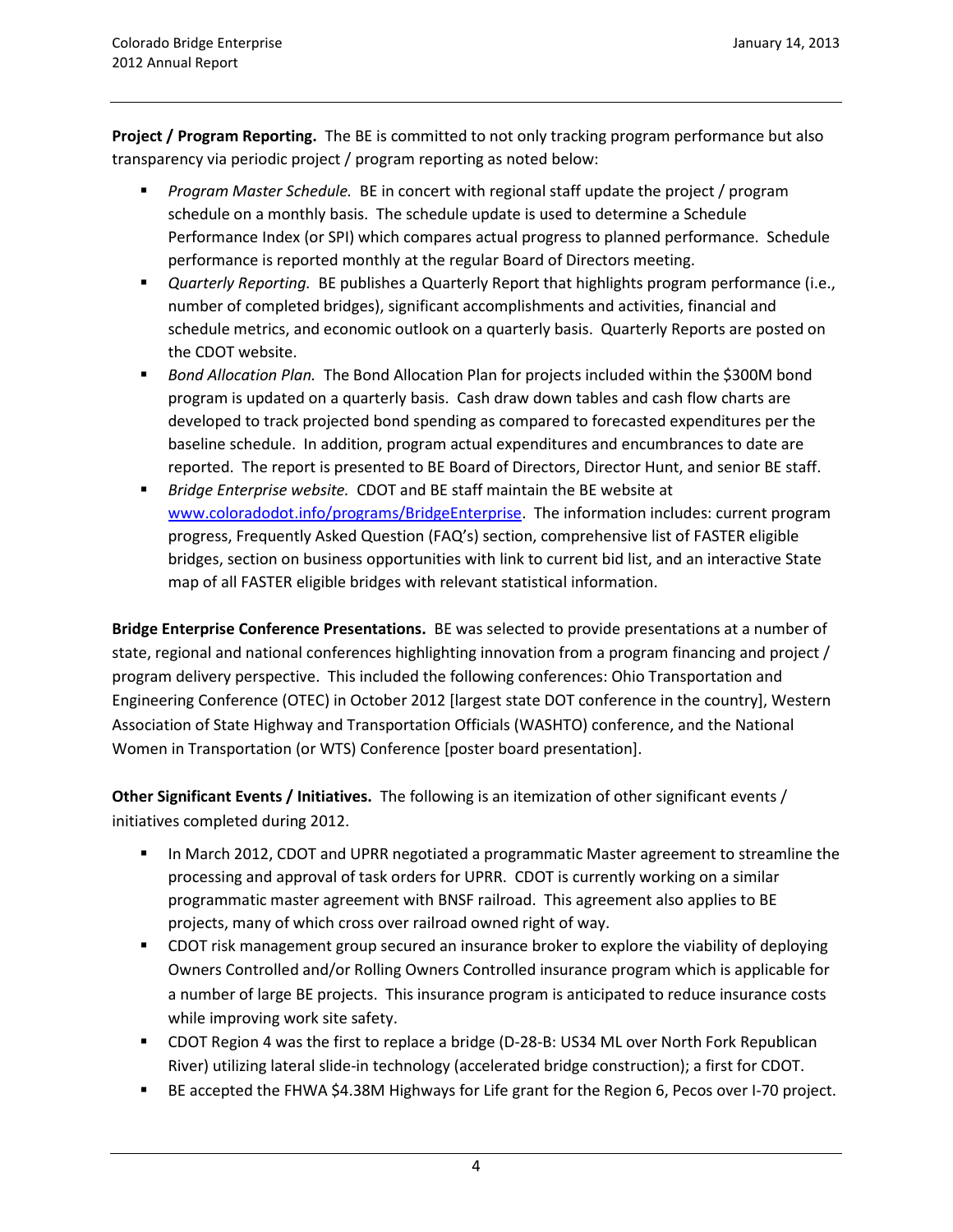# **3 FASTER Program Revenues and Expenses**

Per the FASTER legislation, the bridge safety surcharge fee has been phased-in over a three year period as described in Table 2 below.

| <b>Fiscal Year</b> | Period                             | <b>Fee Structure</b>      |
|--------------------|------------------------------------|---------------------------|
| 2010               | July 1, 2009 through June 30, 2010 | 50% of the Surcharge Fee  |
| 2011               | July 1, 2010 through June 30, 2011 | 75% of the Surcharge Fee  |
| 2012 and Beyond    | July 1, 2011 through June 30, 2012 | 100% of the Surcharge Fee |

Table 3 below is an accounting of actual FASTER bridge safety surcharge revenues collected, a projection of future FASTER revenues anticipated to be collected, and Total Revenues (actual + projected) collected by fiscal year.

|  | Table 3. FASTER Program Revenues (Actual and Projected) by Fiscal Year |
|--|------------------------------------------------------------------------|
|--|------------------------------------------------------------------------|

| <b>Fiscal Year</b> | <b>Actual Revenues</b>      | Projected       | <b>Total Revenues</b>     |
|--------------------|-----------------------------|-----------------|---------------------------|
|                    | Collected <sup>(1)</sup>    | <b>Revenues</b> | <b>Actual + Projected</b> |
| 2010               | \$43,755,530                | --              | \$43,755,530              |
| 2011               | \$65,328,855                | --              | \$65,328,855              |
| 2012               | \$88,908,478                | $-$             | \$88,908,478              |
| 2013               | \$40,662,307 <sup>(2)</sup> | \$55,337,693    | \$96,000,000              |

 $(1)$  Does not include any interest earnings or FHWA's \$15M per year of pledged funding

 $(2)$  Based upon five months (July to November) of actual revenues collected

Table 4 below presents an itemization of total FASTER program expenses (all funding sources) by fiscal year. Cost categories included within program expenses include: project pre-construction and construction costs, program management services, region scoping pools, miscellaneous bond expenses and maintenance cost for newly constructed structures.

**Table 4. FASTER Program Expenses by Fiscal Year**

| <b>Fiscal Year</b> | <b>Program Expenses</b> |
|--------------------|-------------------------|
| 2010               | \$2,382,211             |
| 2011               | \$44,119,228            |
| 2012               | \$119,208,948           |
| $2013^{(1)}$       | \$48,183,139            |

 $(1)$  Based upon five months (July – November) of reported expenses.

Note - From program inception (or life-to-date), the bridge repair / replacement projects have \$184.6M in total expenditures and \$130.8M in total encumbrances. This includes all funding sources (i.e., FASTER funding, Federal BR program, and Bank of America loan).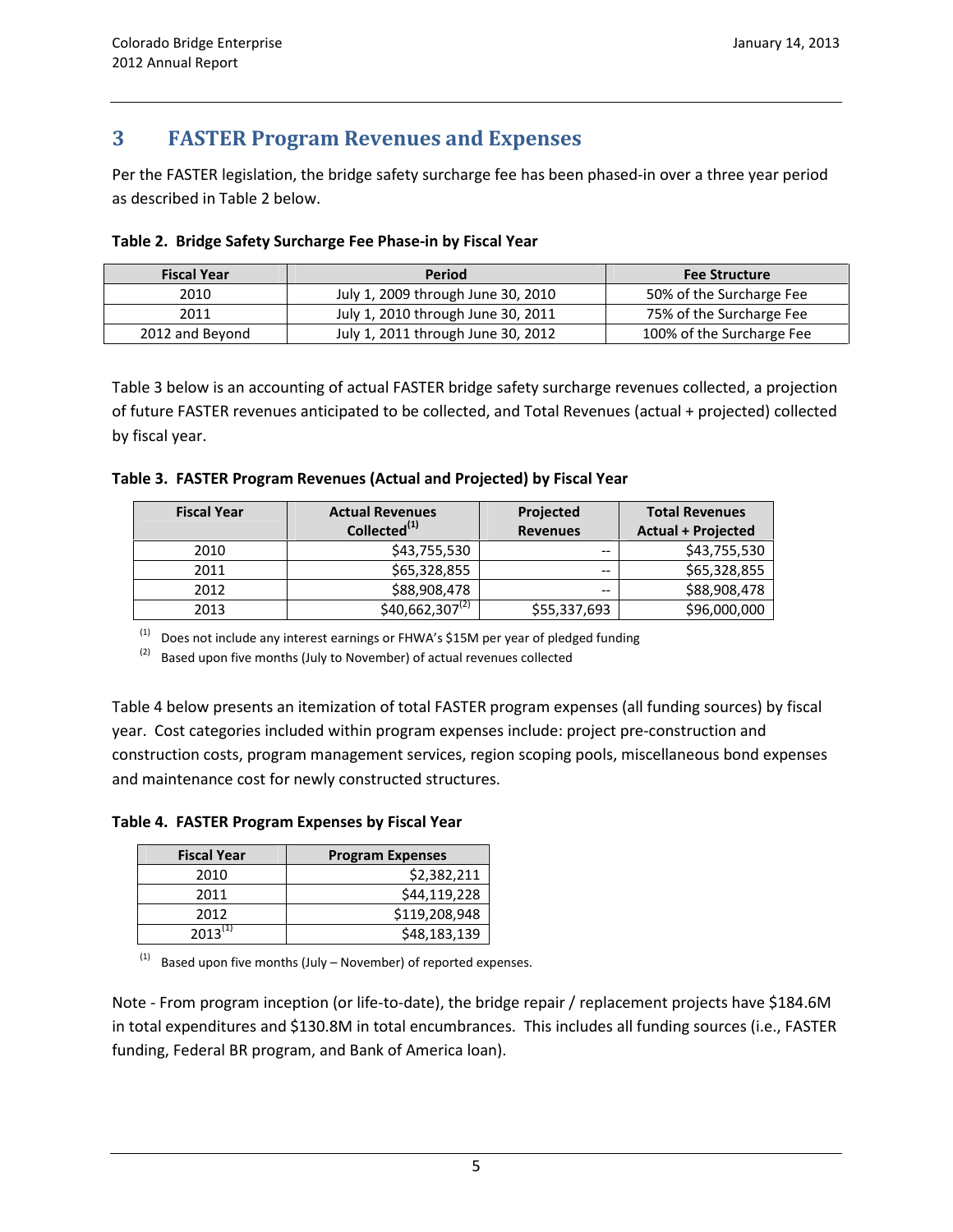# **4 Overview of Calendar Year 2012 Progress**

# **4.1 Bridge Completion Status (167 FASTER Eligible Bridges)**

Bridge Enterprise made significant progress in calendar year 2012 replacing 26 bridges. Table 5 below presents the current status of the 167 FASTER eligible bridges included within the program which is also graphically depicted in Figure 1. For comparison, the program status as of CY 2011 is depicted in Figure 2. A complete itemization of all 167 FASTER eligible bridges with statistical information including their respective progress status has been included within Appendix A.

| Table 5. Program Status - 167 FASTER Eligible Bridges |                      |               |
|-------------------------------------------------------|----------------------|---------------|
|                                                       | <b>Bridge Status</b> | <b>Number</b> |
|                                                       |                      |               |

| <b>Bridge Status</b> | Number |
|----------------------|--------|
| Completed            | 72     |
| In Construction      | 22     |
| Design Complete      |        |
| In Design            | 33     |
| Remaining            | 26     |
| No Action Proposed   |        |
| <b>Total Program</b> | 167    |

## **Figure 1. Program Status - 167 FASTER Eligible Bridges CY2012**



**Figure 2. Program Status – 155 FASTER Eligible Bridges CY2011**



# **4.2 Bridge Completion Status (\$300M Bond Program)**

There are currently a total of 87 bridges included within the \$300M bond program. These 87 bridges are included within (or a subset of) the total population of 167 FASTER eligible bridges (presented in Section 4.1 of this report) but are tracked separately as their work scope is primarily funded with bond proceeds. Table 6 below provides the completion status of these 87 bridges which is also graphically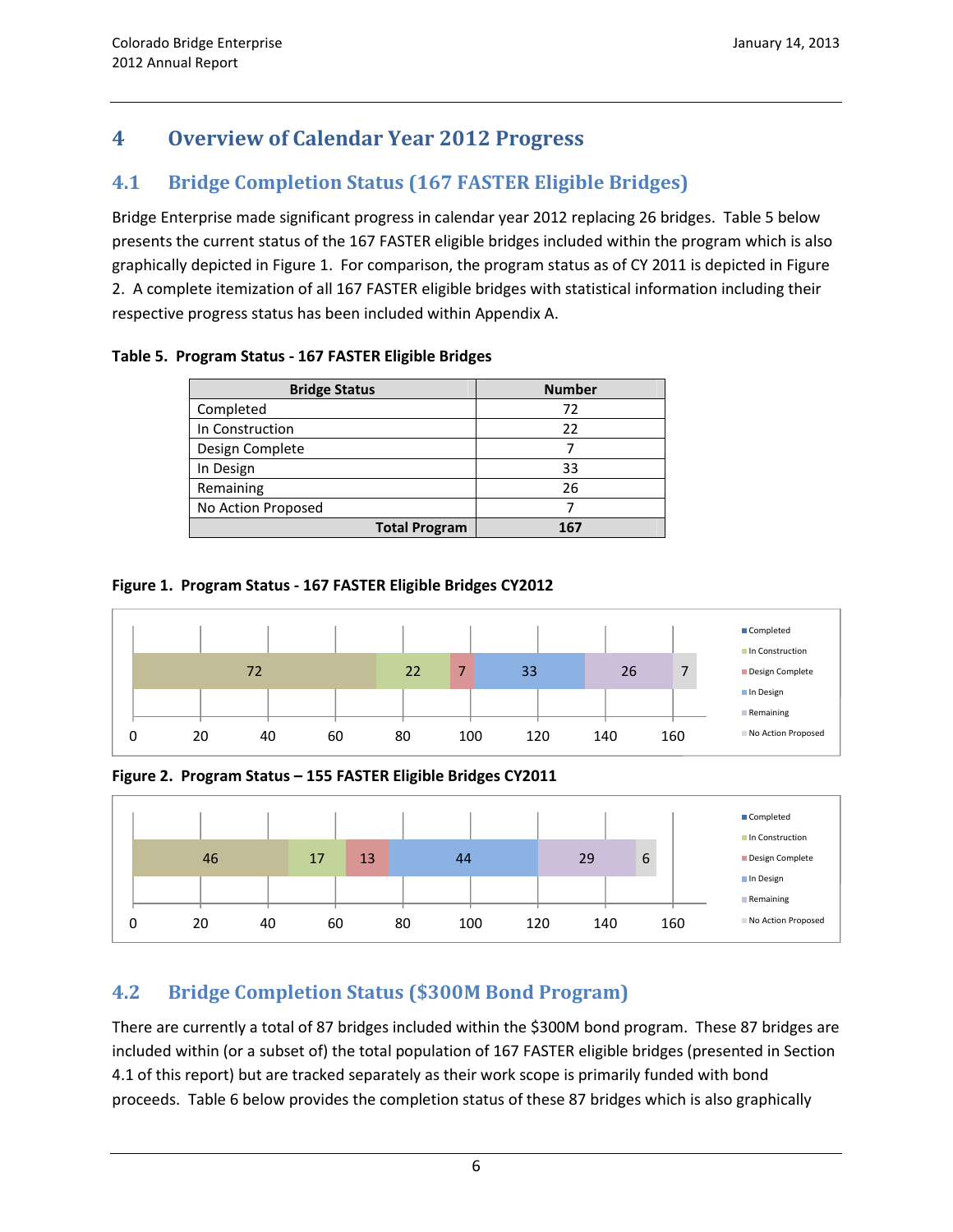depicted in Figure 3. For comparison, the status of bond bridges as of CY2011 is depicted in Figure 4. A complete listing of the 87 bridges included within the bond program is included in Appendix C.

#### **Table 6. Project Status - \$300M Bond Program Bridges**

| <b>Bridge Status</b> | <b>Number</b> |
|----------------------|---------------|
| Completed            | 77            |
| In Construction      | 21            |
| Design Complete      |               |
| In Design            | 32            |
| <b>Total Program</b> |               |

### **Figure 3. Bond Program Project Status – 87 Bridges CY2012**



#### **Figure 4. Bond Program Project Status – 73 Bridges CY2011**



## **4.3 Status of Most Deficient Bridges**

The list of "30 Most Deficient Bridges" (based upon sufficiency rating) was expanded to include the list of "poor" bridges as published by CDOT staff bridge for the base year 2009 (original list of 128 structures), a second list for 2010/2011, and a third and current list for 2012. The list of "30 Most Deficient Bridges" (reference Table 7) is included within the monthly progress report provided by the Chief Engineer at the monthly Bridge Enterprise regular Board meeting.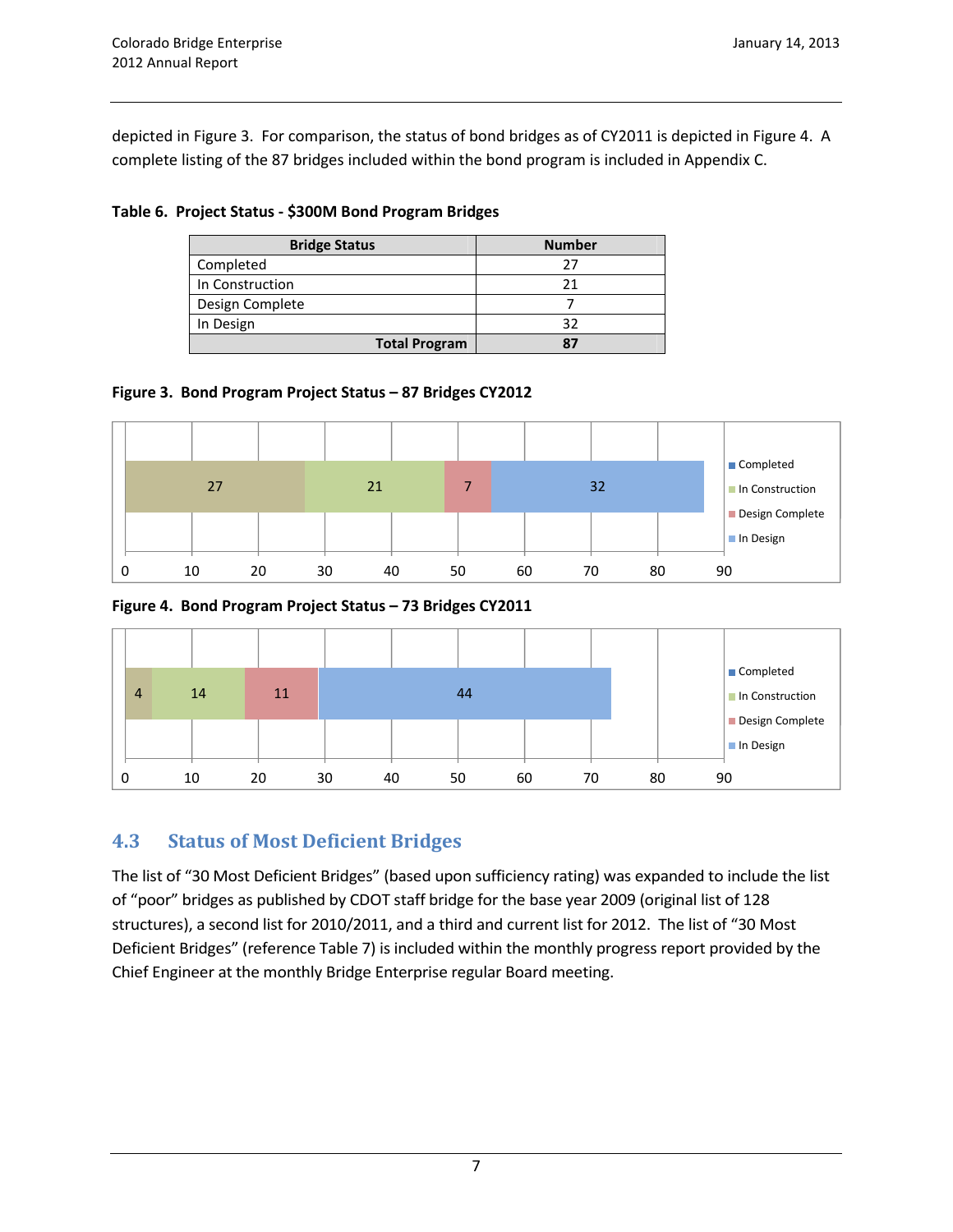|                        | Original 128<br><b>Poor Bridges</b> | 2010/2011<br><b>Poor List Bridges</b> | 2012<br><b>Poor List Bridges</b> |
|------------------------|-------------------------------------|---------------------------------------|----------------------------------|
| <b>Status</b>          | Worst 30                            | Worst 30                              | Worst 30                         |
| Complete               | 22                                  | 13                                    | 12                               |
| In Construction        | 6                                   | 11                                    | 11                               |
| Design Complete        |                                     |                                       |                                  |
| In Design              |                                     |                                       |                                  |
| Remaining              |                                     |                                       |                                  |
| <b>Total Addressed</b> | 30                                  | 30                                    | 30                               |

#### **Table 7. Status of 30 Most Deficient Bridges**

## **4.4 Program Earned Value**

The Program has implemented cost and schedule Key Performance Indicators (or KPIs) to track, monitor and report on program performance. As part of the monthly program schedule update, a Schedule Performance Index (or SPI) is calculated for each project included within the bond program. The SPI is also calculated and reported at the regional and program levels. The SPI is based upon earned value which compares actual progress to planned performance based upon work complete to date.

The program SPI as of the end of the December 31, 2012 was 0.90. If the program was on schedule the SPI would be 1.0; meaning actual progress is identical to the planned performance (or baseline schedule). The program has established an SPI goal during execution of 0.90, but strives to attain a 1.0. Per Table 8 below, the earned value of the work complete (actual) as of December 31, 2012 was \$215.8M as compared to the planned value of the work (baseline) scheduled to be completed at \$239.8M; which indicates that the program is approximately 10% behind the plan.

#### **Table 8. Program Earned Value**

| <b>Earned Value of the Work</b> | <b>Planned Value of Work</b> |                 |
|---------------------------------|------------------------------|-----------------|
| (Actual)                        | (Baseline)                   | <b>Schedule</b> |
| Through December 31, 2012       | Through December 31, 2012    | Variance        |
| \$215,836,359                   | \$239,834,552                | \$23,998,193    |

## **5 Consultant Activities**

## **5.1 Bridge Enterprise Program Manager**

The Bridge Enterprise Program Manager (BEPM) provides the management and administration for the delivery of the bridge improvement program at the statewide level. The BEPM works in concert with CDOT/BE HQ personnel who also support the BE, and with the six CDOT regions responsible for project delivery including the procurement, design, repair or reconstruction of each FASTER bridge located within their region. This approach is consistent with current day-to-day CDOT business operations and allows for the most effective process for advancing BE projects in an economical manner.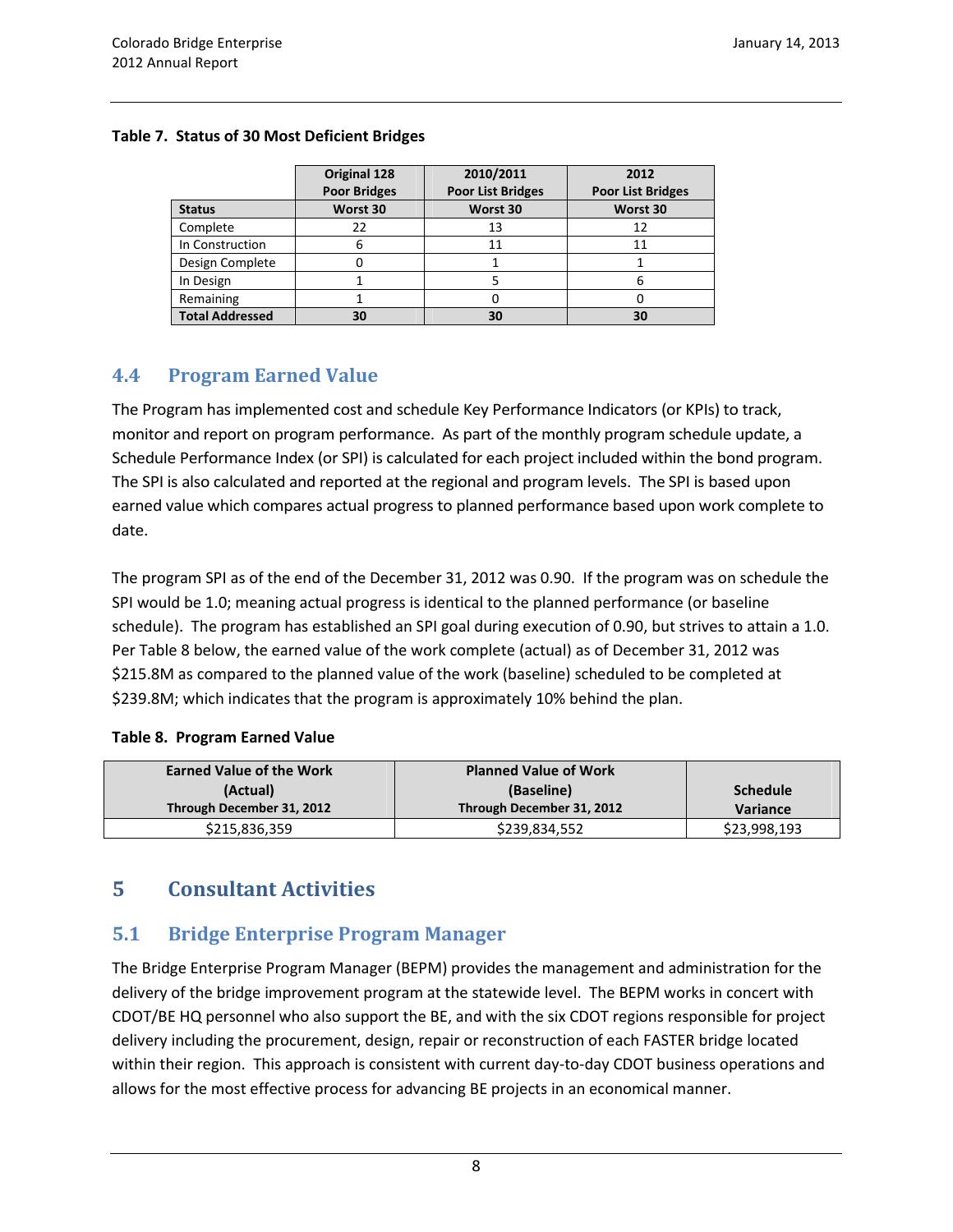AECOM Technical Services, Inc. was selected as the Bridge Enterprise Program Manager in July 2010, and was awarded a five-year contract renewable on an annual basis. AECOM completed the first year of the program management contract in July 2011, the second year in August of 2012, and BE renewed their program management contract for fiscal year 2013 which extends through June 30, 2013. The BEPM core staff is located and work alongside the CDOT/BE staff which also provides services for BE at CDOT headquarters. Per the FY 2013 BEPM work plan, the following program management services shall be provided:

- Oversight and administration of \$300M Bond Delivery Program with CDOT/BE staff
- Maintain and Update Program Cost and Schedule database (all 167 FASTER eligible bridges) and overall Program Schedule
- **Program Financial Support Services and Subsequent Bond Issuance (if required)**
- **Development and Implementation of 10-Year Bridge Program Plan**
- Development and Implementation of requisite Policy, Processes & Procedures guidance documents
- Other PM support services: STIP/TIP coordination, Public Information / Public Relations, Maintenance of BE SharePoint site, CBE staff work load analyses, CDOT website, Program Reporting (Monthly and Quarterly Progress, and Annual Report), and support monthly Board of Director meetings.

In addition, BE executed a "Support Services" task order with AECOM as outlined within the base contract. The support services are intended to be short-term assignments used on an "as-needed" basis to maintain individual project schedules.

## **5.2 Other Consultant Contracts**

The following is a brief update of other major FASTER related contracts.

**NPS FASTER design contracts.** The majority of the NPS FASTER design based contracts awarded in December 2011 received a one-year contract extension if the sub-consultant has work that extends into calendar year 2013. All task orders for future work had to be executed by the end of their respective base contract period and no increase to contract capacity was allowed. CDOT/BE staff are currently evaluating the need for a new suite of FASTER NPS contracts for calendars 2013 and 2014.

**Construction Management / Construction Inspection & Materials Testing.** Regional project teams continue to utilize the Project Specific (PS) Construction Management /Construction Inspection and Materials Testing contracts issued in 2011. CDOT and BE staff are currently evaluating the need for CM/CI and Materials Testing services for projects programmed to be completed in FY2013 and 2014.

**Independent Cost Estimator.** CDOT awarded two Independent Cost Estimator (or ICE) contracts in January of 2012 to support GMP (Guaranteed Maximum Pricing) negotiations associated with CM/GC contracts. Each contract has a Not to Exceed value of \$1.5M and the BE is using the services provided under these agreements to support its CM/GC contracts as well.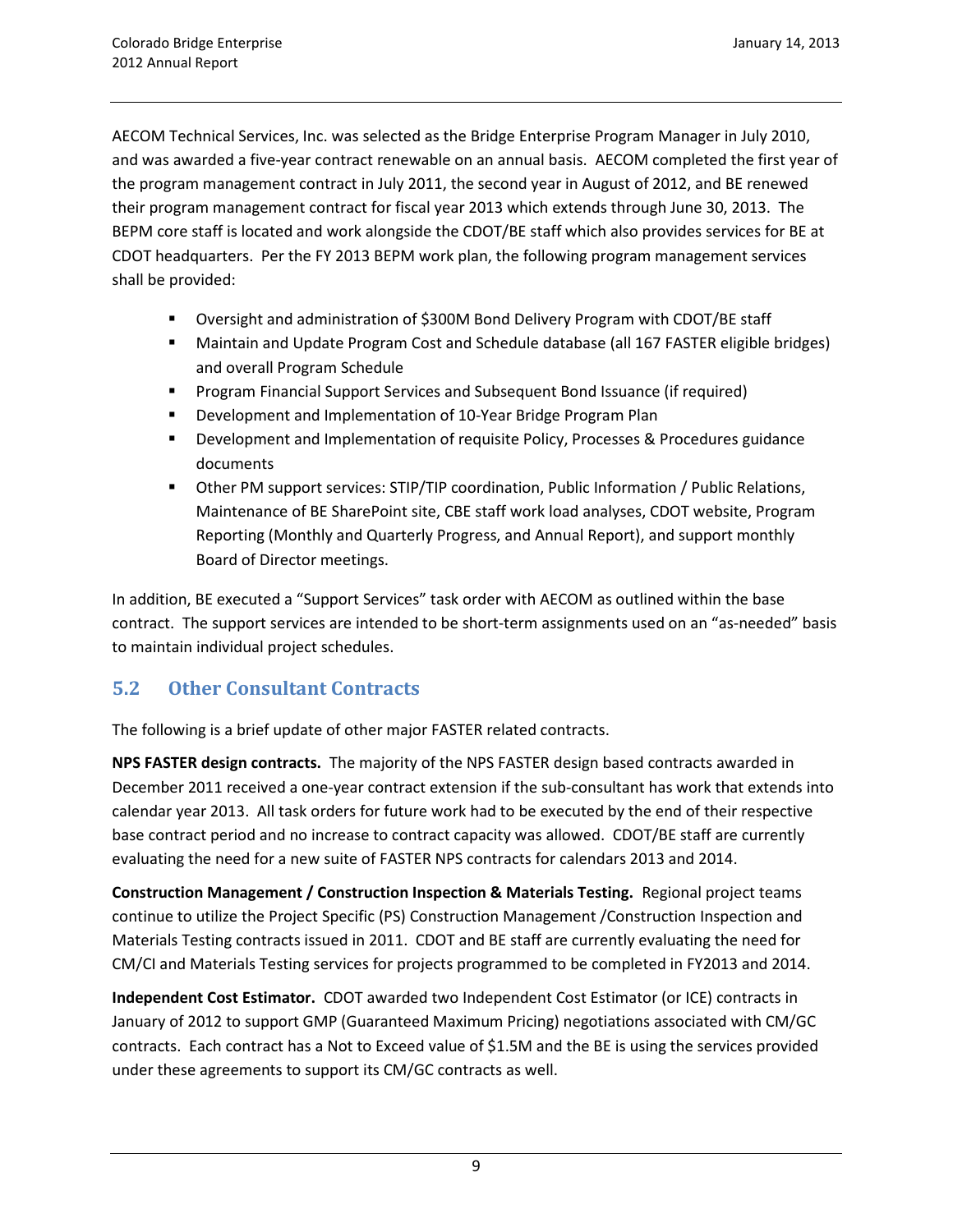The above consultant usage only highlights program based consultant contracts. The CDOT Regions are encouraged and use PS contracts funded by the BE as required to deliver BE projects if time and resources allow.

# **6 Job Creation**

The FHWA tracks the economic benefits of highway capital investments (which include bridge replacement projects), and from a job creation perspective employment impacts fall into three categories as listed below:

- **Direct jobs are occupations that work directly on the project such as project planners,** designers, engineers and construction workers.
- Indirect jobs means positions at suppliers of materials for the project, such as steel, concrete, wood, etc.
- **Induced jobs are jobs created by the spending of monies provided as project salaries [or** employee payroll] for items such as mortgage payments, groceries, gas entertainment, etc.

According to a FHWA report from April 2012, there are approximately 10.3 direct jobs created for every \$1 million of construction spending. This correlates into approximately 822 full-time positions; primarily construction craft labor. In addition, preconstruction program expenditures (i.e., engineering and project designs) created another approximately 149 full-time positions; primarily engineers. Combined, there were approximately 971 direct jobs created by the FASTER program spending during the calendar year.

# **7 Recommendations for Statutory Changes**

While CDOT and the Bridge Enterprise do not rule out pursuing legislation in the future, the Enterprise is satisfied that FASTER as currently written provides the authority necessary to effectively and efficiently address some of Colorado's most deficient bridges. Depending on the various I-70 funding alternatives outlined within the 10-Year Bridge Program Plan, BE may largely exhaust it resources by the end of this 10-year planning period; as such, additional statutory changes may be needed at a future date.

# **8 Projected Program Plan**

## **8.1 Forecasted 2013 Program Plan**

Over 57% of the FASTER eligible bridge population is complete or in construction (reference Table 5). In addition, approximately one-quarter of the FASTER eligible bridge population is currently in the preconstruction phase (e.g., environmental clearances, preparation of PSE's, etc.) or waiting to go to advertisement for construction. Per the current program schedule, construction work is projected to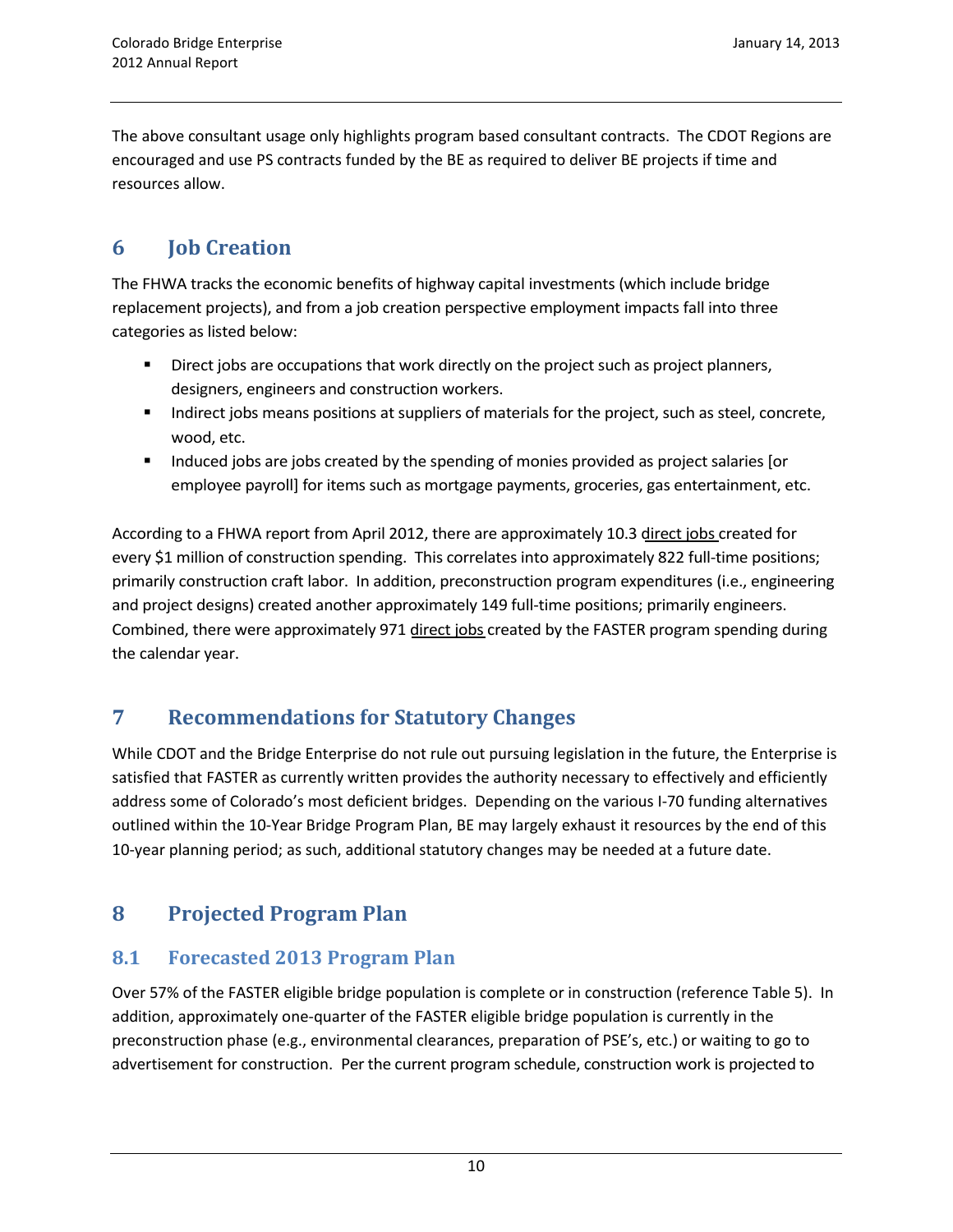increase during calendar year 2013 and will not begin to drop off until late calendar year 2014. With that said, the forecasted 2013 program objectives shall focus on the following items.

**Satisfy Bond Spending Expectations.** Per the bond documents, 85% of the \$300M bond proceeds are expected to be spent by December of 2013. Per the most current update to the bond allocation plan, the program is forecasting to spend the requisite \$255M (0.85 x \$300M = \$255M); however, there is currently no margin of error based upon a comparison of forecasted spending to actual expenditures. The program must remain diligent on (1) maintaining delivery schedules commensurate with the baseline schedule, and (2) actively identify projects that may be delayed for whatever reason and quickly identify proposed corrective actions to thereby satisfy bond spending requirements.

**Prioritization Plan.** As a follow-up to the 10-Year Program Plan, the BE Board tasked the program to develop and implement a quantitative and qualitative process to prioritization the completion of current and future FASTER eligible structures. This guidance document shall address quantitative and qualitative criteria such as: a bridge's sufficiency rating, ADT (average daily traffic), bridge importance (i.e., emergency/evacuation route, interstate highway system, singular access to a geographical area/municipality, etc.), and economic factors, etc. The plan will help determine if a bridge should be included within the program (even if FASTER eligible) and establish an objective methodology of comparing FASTER eligible bridges to each other to determine the best use of available funding.

**MAP-21.** The recently enacted federal transportation act commonly referred to as MAP-21 (Moving Ahead for Progress in the 21 $^{\rm st}$  Century) has outlined two important initiatives: (1) risk-based asset management plan, and (2) performance measurement / management practices. BE staff shall work in concert with CDOT Staff Bridge and other staff as required to implement a federally compliant program.

**Future Bond Issuance.** BE shall continue to assist the BE Chief Financial Officer and CDOT/BE financial advisor and bond consultants to determine the best timing and dollar value for subsequent bond issuance(s).

**Maximize Use of Alternative Contract Delivery.** The BE will continue to work closely with CDOT's Innovative Contracting and Advisory Committee (ICAC) to maximize the use of alternative delivery methods (when appropriate).

**Policy & Procedure Guidance Documents.** BE in concert with CDOT staff will continue to develop and implement the requisite P&P guidance documents to facilitate project/program delivery that also standardizes BE work practices from region to region.

**OCIP/ROCIP.** BE staff shall work with CDOT's Risk Management to identify projects that may be viable candidates for an Owner Controlled or Rolling Owner Controlled Insurance Program (OCIP/ROCIP).

## **8.2 I-70 Viaduct**

The I-70 viaduct (or Bridge E-17-FX) is on the list of 167 FASTER eligible bridges. In the spring of 2011, CDOT completed a \$20 million rehabilitation project which addressed the immediate safety needs of the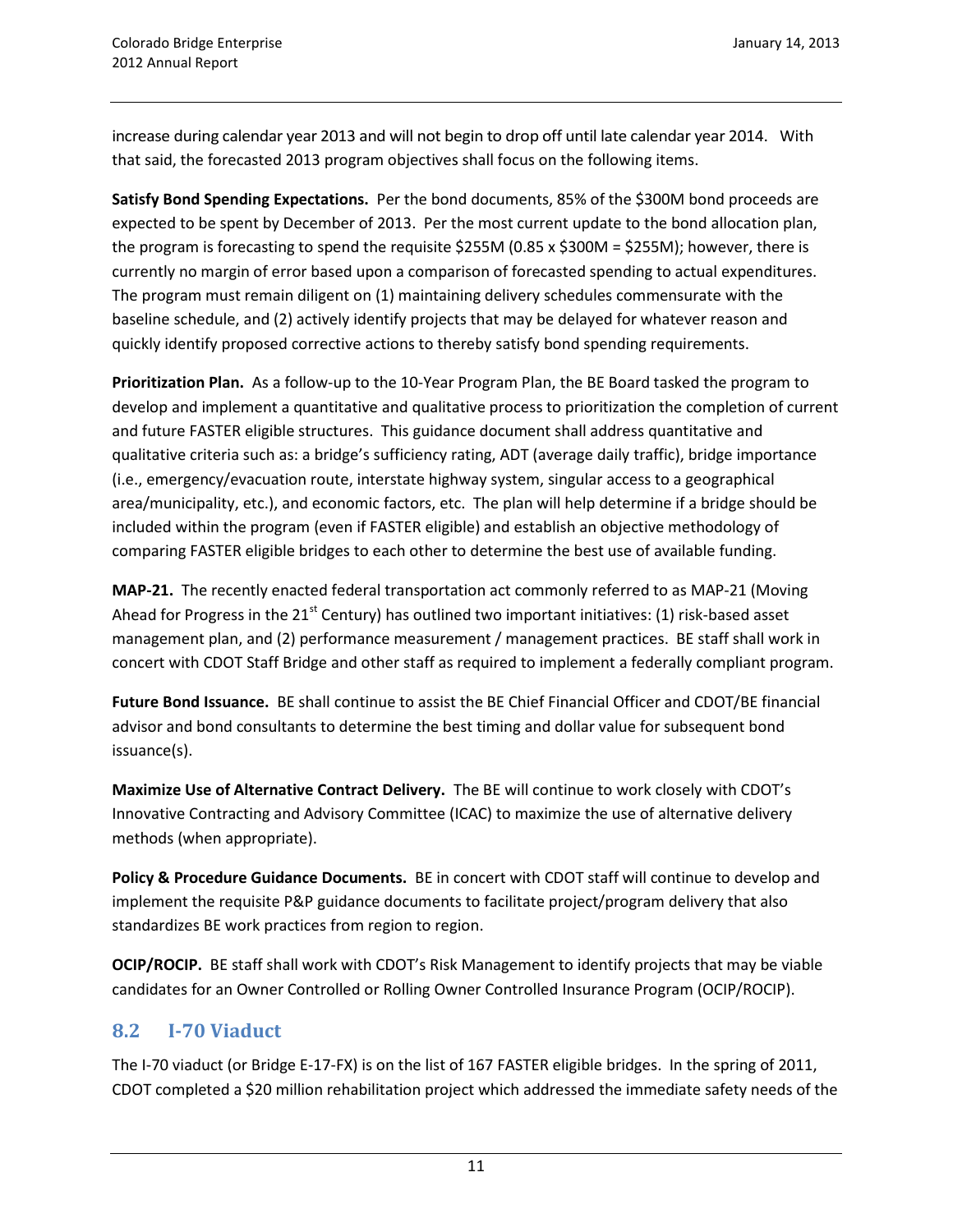structure. The rehabilitation project has repaired advanced superstructure deterioration at the bridge expansion joints and is intended to reduce future superstructure deterioration, but does not fully address all structural inadequacies. Furthermore, other structural problems are anticipated to emerge over the next 10 years requiring additional work to keep the structure in service. Eventually, the structural condition of the bridge will degrade to a point where "repairs" will no longer be sufficient to maintain requisite bridge safety, and repairs are economically not the best use of available funding or rectify other issues like substandard roadway geometry.

A Draft Environmental Impact Statement (DEIS) was released in November 2008 that included a detailed analysis of the social, environmental and economic impacts of the No-Action and four build alternatives for the stretch of I-70 between I-25 and Tower Road that includes the viaduct. After failing to garner sufficient support for any of these alternatives over the next three years, CDOT developed a new alternative that would replace the viaduct with a below-grade highway, including a partial cover. CDOT now believes there is enough community support to complete the NEPA process, with a Supplement EIS to be published in the summer of 2013, and a Record of Decision (ROD) due in the summer of 2014.

CDOT recognizes the urgency of resolving the issues surrounding this structure but the NEPA process must be first finalized as it drives future engineering and construction decisions. Once the NEPA process is complete the BE estimates that it will take 5 to 10 years to complete the entire project which will include securing necessary ROW, complete design and reconstruction activities.

Somewhat complicating matters are two issues. First, the BE has concluded that the projected bonding capacity of the overall Bridge Enterprise program is insufficient to complete the design and reconstruction of all 167 bridges due to the cost of reconstructing/replacing the I-70 viaduct. Second, a replacement/reconstruction of the I-70 viaduct logically is a component of a larger project to reconstruct I-70 between I-25 and I-225. Presently no funding is available for the construction of the road components of such an effort.

As such, CDOT has issued an RFP to secure a financial advisor to examine various funding alternatives which may include a future FASTER bond issuance. CDOT intends to select financial advisor in early 2013 and Be staff will support as required.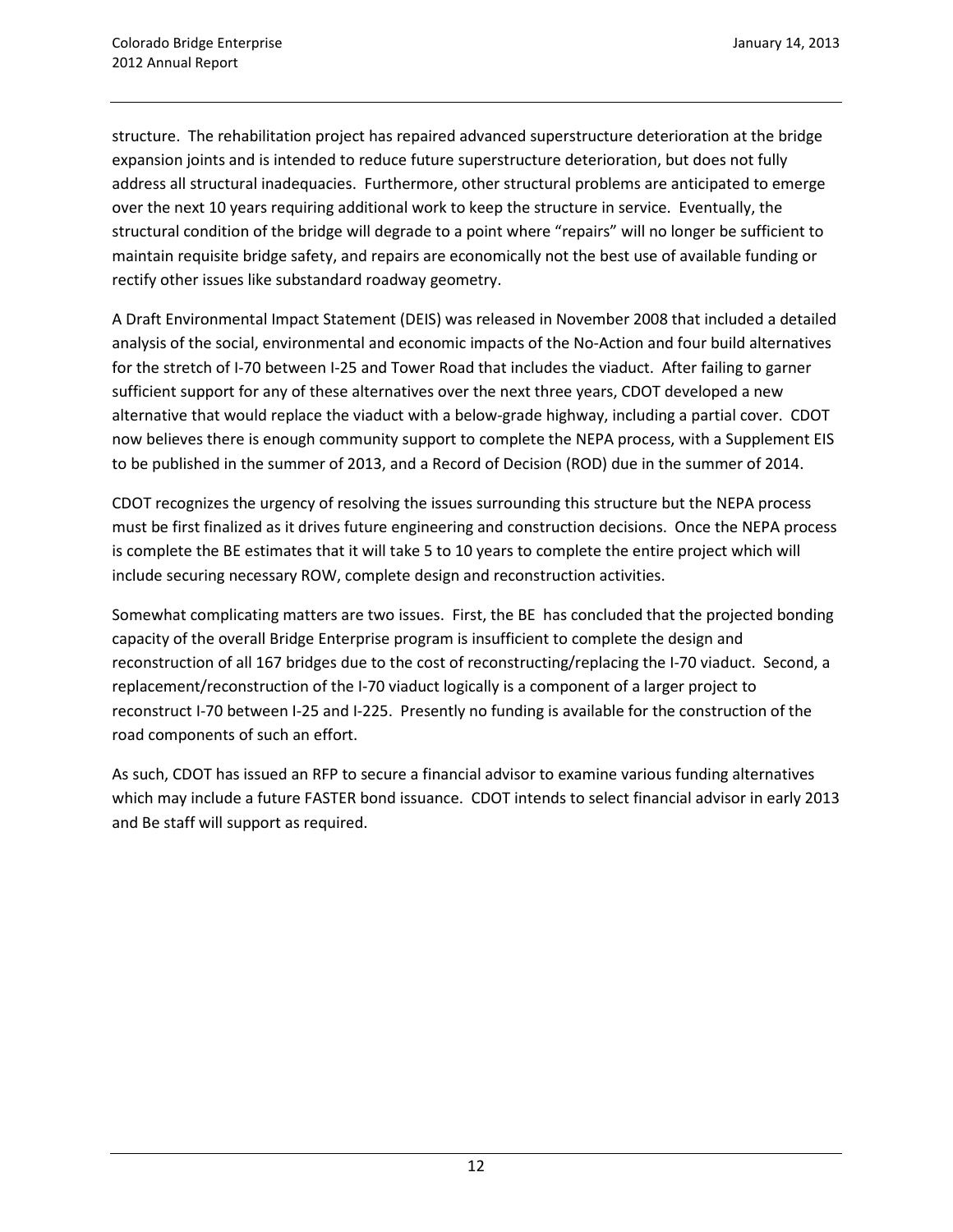|                | <b>Original Bridge</b><br><b>Number</b> | <b>New Bridge</b><br><b>Number</b> | Region         | County            | <b>Facility Carried over Featured Intersection</b>                              | <b>Status</b>                |
|----------------|-----------------------------------------|------------------------------------|----------------|-------------------|---------------------------------------------------------------------------------|------------------------------|
|                |                                         |                                    |                |                   |                                                                                 |                              |
| $\mathbf{1}$   | E-16-AA                                 | $E-16-YG$                          | 6              | <b>ADAMS</b>      | US 287 ML over BNSF RR SPUR                                                     | In Design                    |
| 2              | $E-16-FP$                               | $E-16-YF$                          | 6              | <b>ADAMS</b>      | 80TH AVE over US 36 ML                                                          | <b>Construction Complete</b> |
| 3              | $E-16-GQ$                               | $E-16-YD$                          | 6              | <b>ADAMS</b>      | SH 95 ML (SHERIDAN BLVD) over UP RR. RR SPUR:<br>N of JCT I 76 in WHEATRIDGE    | In Construction              |
| 4              | E-17-AR                                 | E-17-ADR                           | 6              | <b>ADAMS</b>      | SH 7 ML over SOUTH PLATTE RIVER<br>SH 44 ML(104TH AVE) over SOUTH PLATTE RIVER: | <b>Construction Complete</b> |
| 5              | E-17-CA                                 | E-17-VA                            | 6              | ADAMS             | W of JCT US 85                                                                  | In Design                    |
| 6              | E-17-ER                                 | 044A002673BR                       | 6              | <b>ADAMS</b>      | SH 44 ML(104TH AVE) over BULL SEEP;<br>W of US 85                               | In Design                    |
| $\overline{7}$ | E-17-DC                                 | <b>E-17-ACS</b>                    | 6              | <b>ADAMS</b>      | I 76 ML EBND over UP RR;<br>E of JCT US 85                                      | In Design                    |
| 8              | E-17-DU                                 | <b>E-17-ACT</b>                    | 6              | <b>ADAMS</b>      | 176 ML WBND over UP RR;<br>E of JCT US 85                                       | In Design                    |
| 9              | E-17-DM                                 | E-17-ADL                           | 6              | <b>ADAMS</b>      | 176 ML WBND over UP RR                                                          | <b>Construction Complete</b> |
| 10             | E-17-DN                                 | E-17-ADL                           | 6              | <b>ADAMS</b>      | I 76 ML EBND over UP RR                                                         | <b>Construction Complete</b> |
| 11             | E-17-EP                                 |                                    | 6              | <b>ADAMS</b>      | SH 6 DITCH RIDER RD over BURLINGTON CANAL                                       | No Action Proposed           |
| 12             | $E-17-EX$                               | E-17-GF                            | 6              | <b>ADAMS</b>      | PEORIA STREET over I 76 ML:<br>NE of JCT US 85                                  | In Design                    |
| 13             | $E-17-EZ$                               | E-17-ACR                           | 6              | <b>ADAMS</b>      | 84TH AVE over I 25 ML                                                           | <b>Construction Complete</b> |
| 14             | E-17-GM                                 | <b>E-17-AET</b>                    | 6              | <b>ADAMS</b>      | I 76 ML EBND over SOUTH PLATTE RIVER;<br>NE of JCT I 270                        | <b>Construction Complete</b> |
|                |                                         |                                    |                |                   | I 76 ML WBND over SOUTH PLATTE RIVER;                                           |                              |
| 15             | E-17-GL                                 | <b>E-17-AET</b>                    | 6              | <b>ADAMS</b>      | NE of JCT I 270                                                                 | <b>Construction Complete</b> |
| 16             | $E-17-HG$                               | $E-17-ADP$                         | 6              | <b>ADAMS</b>      | 104TH AVE over I 25 ML                                                          | <b>Construction Complete</b> |
| 17             | E-17-HL                                 | E-17-AEA                           | 6              | <b>ADAMS</b>      | 176 ML EBND over SH 224 ML                                                      | <b>Construction Complete</b> |
| 18             | $E-17-IC$                               | Not Assigned                       | 6              | ADAMS             | YORK STREET over I 270 ML                                                       | Not Programmed               |
| 19             | $F-19-AF$                               | Not Assigned                       | 1              | <b>ADAMS</b>      | COUNTY ROAD over I 70 ML<br>US 85(SANTA FE) ML NBND over DAD CLARK GULCH;       | Not Programmed               |
| 20             | $F-16-F$                                | $F-16-FA$                          | 6              | ARAPAHOE          | in LITTLETON                                                                    | In Construction              |
| 21             | $F-16-FY$                               | $F-16-WX$                          | 6              | ARAPAHOE          | US 285 ML SBND over SH 88 ML                                                    | <b>Construction Complete</b> |
| 22             | $F-16-FZ$                               | $F-16-WX$                          | 6              | ARAPAHOE          | US 285 ML NBND over SH 88 ML<br>US 40 ML(E COLFAX) WBND over SAND CREEK;        | <b>Construction Complete</b> |
| 23             | <b>F-17-BS</b>                          | F-17-XL                            | 6              | ARAPAHOE          | E of I-225                                                                      | In Design                    |
| 24             | $F-17-F$                                | $F-17-WZ$                          | 6              | ARAPAHOE          | US 40 ML(E COLFAX) EBND over SAND CREEK;<br>E of I-225                          | In Design                    |
| 25             | F-17-DM                                 | F-17-YB                            | 6              | ARAPAHOE          | SH 88 ML/ARAP RD over CHERRY CREEK;<br>W OF SH 83(PARKER RD)                    | In Design                    |
| 26             | F-17-GO                                 | Not Assigned                       | 6              | ARAPAHOE          | US 40 ML(E COLFAX) EBND over TOLLGATE CREEK;<br>W of I-225                      | In Design                    |
| 27             | F-17-GA                                 | Not Assigned                       | 6              | ARAPAHOE          | US 40 ML(E COLFAX) WBND over TOLLGATE CREEK;<br>W of I-225                      | In Design                    |
| 28             | $F-19-B$                                | F-19-BL                            | $\mathbf{1}$   | ARAPAHOE          | US 36 ML over COMANCHE CREEK;<br>E of STRASBURG                                 | <b>Construction Complete</b> |
| 29             | $F-19-F$                                | Not Assigned                       | $\mathbf{1}$   | ARAPAHOE          | US 36 ML over DRAW                                                              | Not Programmed               |
| 30             | $O-25-H$                                | O-25-AA                            | $\overline{2}$ | <b>BACA</b>       | US 160 ML over N FK SAND ARROYO;<br>SW of PRITCHETT                             | <b>Construction Complete</b> |
|                | $O-25-I$                                | $O-25-AB$                          | $\overline{2}$ | <b>BACA</b>       | US 160 ML over DRAW;<br>W of PRITCHETT                                          | <b>Construction Complete</b> |
| 31             |                                         |                                    |                |                   | US 160 ML over CAT CREEK;                                                       |                              |
| 32             | $O-26-L$                                | $O-26-R$                           | $\overline{2}$ | <b>BACA</b>       | W of SPRINGFIELD<br>SH 101 ML over PURGATOIRE RIVER;                            | <b>Construction Complete</b> |
| 33             | $L-24-F$                                | Rehab                              | $\overline{c}$ | BENT              | S of LAS ANIMAS<br>SH 101 ML over DRAW;                                         | <b>Construction Complete</b> |
| 34             | M-24-B                                  | M-24-K                             | $\overline{c}$ | <b>BENT</b>       | S of LAS ANIMAS and JCT US 50                                                   | <b>Construction Complete</b> |
| 35             | E-15-AA                                 | E-15-AI                            | 4              | <b>BOULDER</b>    | SH 170 ML over COMMUNITY DITCH<br>SH 121 ML SBND- WADSWORTH PKWY over US 36 ML  | No Action Proposed           |
| 36             | $E-16-FK$                               | E-16-YB                            | 6              | <b>BROOMFIELD</b> | (DEN/BOULDER TNPK)                                                              | In Construction              |
| 37             | $E-16-FL$                               | E-16-YC                            | 6              | <b>BROOMFIELD</b> | CNTY RD / OLD WADS over US 36 ML (DEN/BLDER TNPK);<br>SE of JCT SH 121          | In Construction              |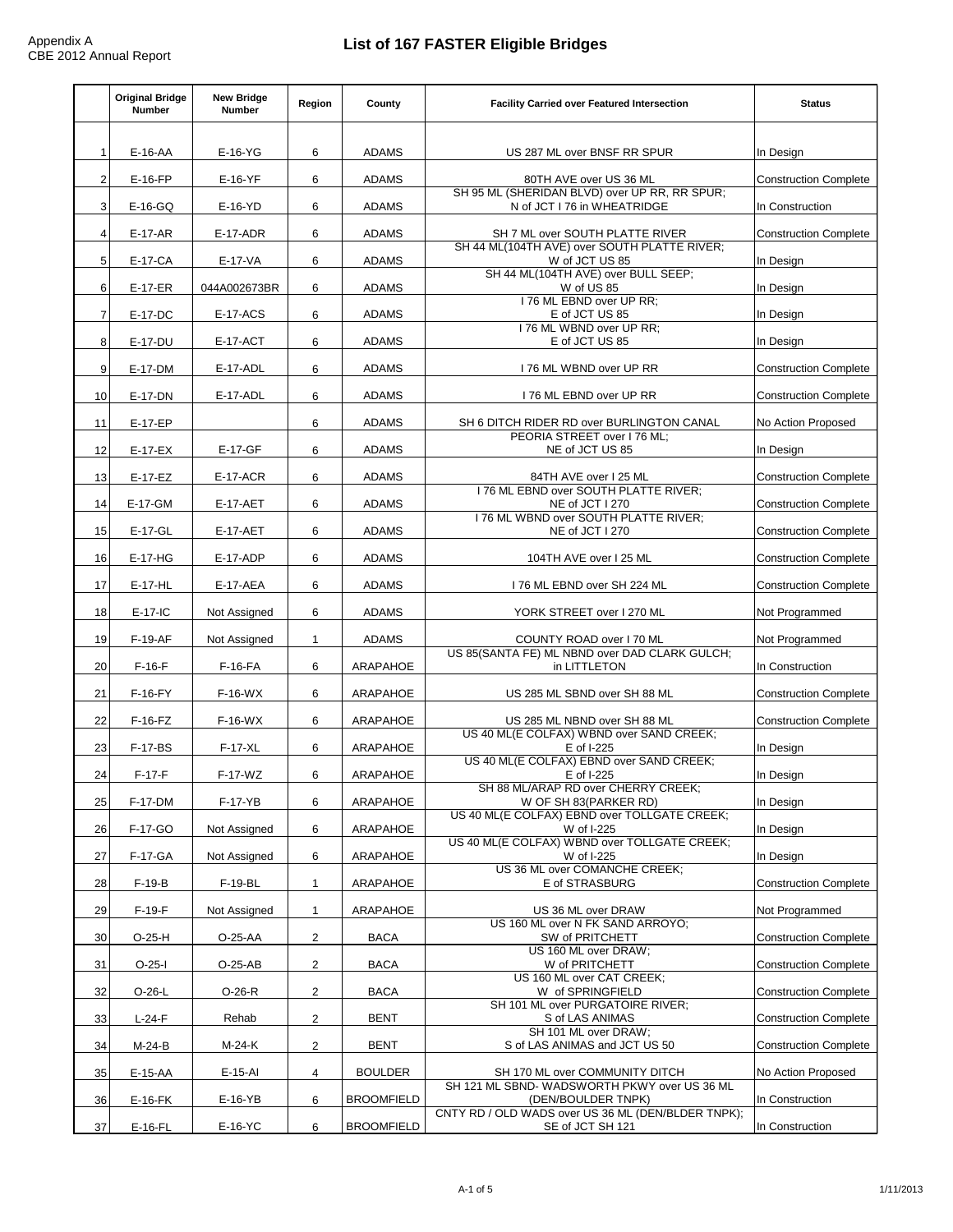|    | <b>Original Bridge</b><br><b>Number</b> | <b>New Bridge</b><br>Number      | Region         | County             | <b>Facility Carried over Featured Intersection</b>                          | <b>Status</b>                |
|----|-----------------------------------------|----------------------------------|----------------|--------------------|-----------------------------------------------------------------------------|------------------------------|
| 38 | $F-14-B$                                | $F-14-AZ$                        | $\mathbf{1}$   | <b>CLEAR CREEK</b> | 170 FRONTAGE RD over CLEAR CREEK:<br>W IDAHO SPRINGS                        | <b>Construction Complete</b> |
| 39 | $F-14-Y$                                | Not Assigned                     | $\mathbf{1}$   | <b>CLEAR CREEK</b> | I 70(BUSINESS RT) over I 70 ML                                              | Not Programmed               |
| 40 | F-15-BL                                 | Not Assigned                     | $\mathbf{1}$   | <b>CLEAR CREEK</b> | 170 ML WBND over US 6, CLEAR CREEK                                          | Not Programmed               |
|    |                                         |                                  |                |                    | 170 FRONTAGE RD over CLEAR CREEK;                                           |                              |
| 41 | $F-15-D$                                | Not Assigned                     | 1              | <b>CLEAR CREEK</b> | W IDAHO SPRINGS                                                             | Not Programmed               |
| 42 | O-12-AD                                 | Not Assigned                     | 5              | <b>CONEJOS</b>     | SH 371 ML over ALAMOSA RIVER                                                | Not Programmed               |
| 43 | $L-21-U$                                | Not Assigned                     | 2              | <b>CROWLEY</b>     | SH 96 ML over NUMA DRAIN CANAL                                              | <b>Construction Complete</b> |
| 44 | $L-22-F$                                | $L-22-CJ$                        | $\overline{2}$ | <b>CROWLEY</b>     | SH 96 ML over BLACK DRAW                                                    | <b>Construction Complete</b> |
| 45 | E-16-FW                                 | $E-16-YQ$<br>E-16-YZ(ped bridge) | 6              | <b>DENVER</b>      | PECOS STREET over I 70 ML;<br>in DENVER                                     | In Construction              |
| 46 | E-17-AH                                 | Not Assigned                     | 6              | <b>DENVER</b>      | ON 40TH AVE W of SH 2 ML over BNSF RR                                       | No Action Proposed           |
| 47 | E-17-BY                                 | <b>E-17-AER</b>                  | 6              | <b>DENVER</b>      | I 70 ML EBND over SAND CREEK;<br>E of QUEBEC ST                             | <b>Construction Complete</b> |
| 48 | E-17-GE                                 | $E-17-AER$                       | 6              | <b>DENVER</b>      | 170 ML WBND over SAND CREEK:<br>E of QUEBEC ST                              |                              |
|    |                                         |                                  |                |                    | I 70 ML WBND over UP RR;                                                    | <b>Construction Complete</b> |
| 49 | E-17-DF                                 | Not Assigned                     | 6              | <b>DENVER</b>      | W of COLORADO BLVD                                                          | Not Programmed               |
| 50 | E-17-EW                                 | Not Assigned                     | 6              | <b>DENVER</b>      | I 70 ML EBND over UP RR;<br>W of COLORADO BLVD                              | Not Programmed               |
| 51 | $E-17-FX$                               | Not Assigned                     | 6              | <b>DENVER</b>      | 170 ML over US 6, RR, CITY ST                                               | Not Programmed               |
| 52 | $E-17-JP$                               | Not Assigned                     | 6              | <b>DENVER</b>      | I 70 ML over HAVANA ST, UP RR                                               | In Design                    |
| 53 | F-16-BM                                 | $F-16-XK$                        | 6              | <b>DENVER</b>      | SH 88 ML over RR, LAKEWOOD GULCH                                            | <b>Construction Complete</b> |
| 54 | F-16-DP                                 | $F-16-XB$                        | 6              | <b>DENVER</b>      | I 25 ML over RDWY, RR, SOUTH PLATTE RVR;<br><b>BRONCO BRIDGE</b>            | In Construction              |
| 55 | F-16-DT                                 | $F-16-XS$                        | 6              | <b>DENVER</b>      | 125 ML NBND over US 85 ML (SANTA FE)                                        | In Construction              |
| 56 | F-16-DW                                 | $F-16-XS$                        | 6              | <b>DENVER</b>      | 125 ML SBND over US 85 ML (SANTA FE)                                        | In Construction              |
| 57 | $F-16-EF$                               | $F-16-YZ$                        | 6              | <b>DENVER</b>      | US 6 ML over SOUTH PLATTE RIVER;<br>W SIDE of I-25                          | Design Completed             |
| 58 | F-16-EN                                 | $F-16-ZA$<br>$F-16-ZB$           | 6              | <b>DENVER</b>      | US 6 ML over BRYANT STREET;<br>W SIDE OF I-25                               | <b>Design Completed</b>      |
|    |                                         |                                  |                |                    | US 6 ML over BNSF RR:                                                       |                              |
| 59 | $F-16-EJ$                               | $F-16-YJ$                        | 6              | <b>DENVER</b>      | E SIDE OF I-25                                                              | Design Completed             |
| 60 | F-16-FW                                 | F-16-YQ                          | 6              | <b>DENVER</b>      | US 287+SH 88 (FEDERAL) over US 40 ML (COLFAX)<br>PERRY STREET over US 6 ML; | In Construction              |
| 61 | $F-16-GG$                               | Not Assigned                     | 6              | <b>DENVER</b>      | W of FEDERAL                                                                | No Action Proposed           |
| 62 | F-16-OG                                 | Not Assigned                     | 6              | <b>DENVER</b>      | RAMP to I 25 NBND over US 6 ML                                              | <b>Construction Complete</b> |
| 63 | <b>F-17-AE</b>                          | F-17-WP                          | 6              | <b>DENVER</b>      | SH 30 ML/HAVANA ST over CHERRY CREEK                                        | <b>Construction Complete</b> |
| 64 | $G-16-B$                                | $G-16-E$                         | 1              | <b>DOUGLAS</b>     | US 85 ML over DRAW                                                          | In Construction              |
| 65 | $G-16-C$                                | $G-16-F$                         | 1              | <b>DOUGLAS</b>     | US 85 ML over DRAW                                                          | In Construction              |
| 66 | G-17-A                                  | Not Assigned                     | $\mathbf{1}$   | <b>DOUGLAS</b>     | US 85 ML over SAND CREEK                                                    | In Design                    |
| 67 | $F-08-F$                                | F-08-AJ                          | 3              | EAGLE              | I 70 SERVICE RD over COLORADO RIVER;<br>N. of DOTSERO INT.                  | In Construction              |
| 68 | $F-09-H$                                | F-09-AS                          | 3              | EAGLE              | US 6 ML over EAGLE RIVER;<br>E of EAGLE                                     | <b>Construction Complete</b> |
| 69 | $F-10-L$                                | Not Assigned                     | 3              | EAGLE              | 170 ML EBND over US 6, RR, EAGLE RIVER                                      | Not Programmed               |
| 70 | $F-11-AB$                               | Rehab                            | 3              | EAGLE              | I 70 ML WBND over US 6, RR, EAGLE RIVER;<br>E of JCT US 24                  | In Design                    |
| 71 | F-11-AC                                 | Rehab                            | 3              | EAGLE              | I 70 ML EBND over US 6, RR, EAGLE RIVER;<br>E of JCT SH 131                 | In Design                    |
| 72 | F-11-AO                                 | Not Assigned                     | 3              | EAGLE              | I 70 ML EBND over TIMBER CREEK                                              | Not Programmed               |
| 73 | $G-21-B$                                | G-21-AP                          | 1              | ELBERT             | I 70 FRONTAGE RD over DRAW                                                  | Design Completed             |
|    |                                         |                                  |                |                    |                                                                             |                              |
| 74 | $G-21-Y$                                | G-21-AO                          | $\mathbf{1}$   | ELBERT             | I 70 BUSINESS SPUR over I 70 ML                                             | No Action Proposed           |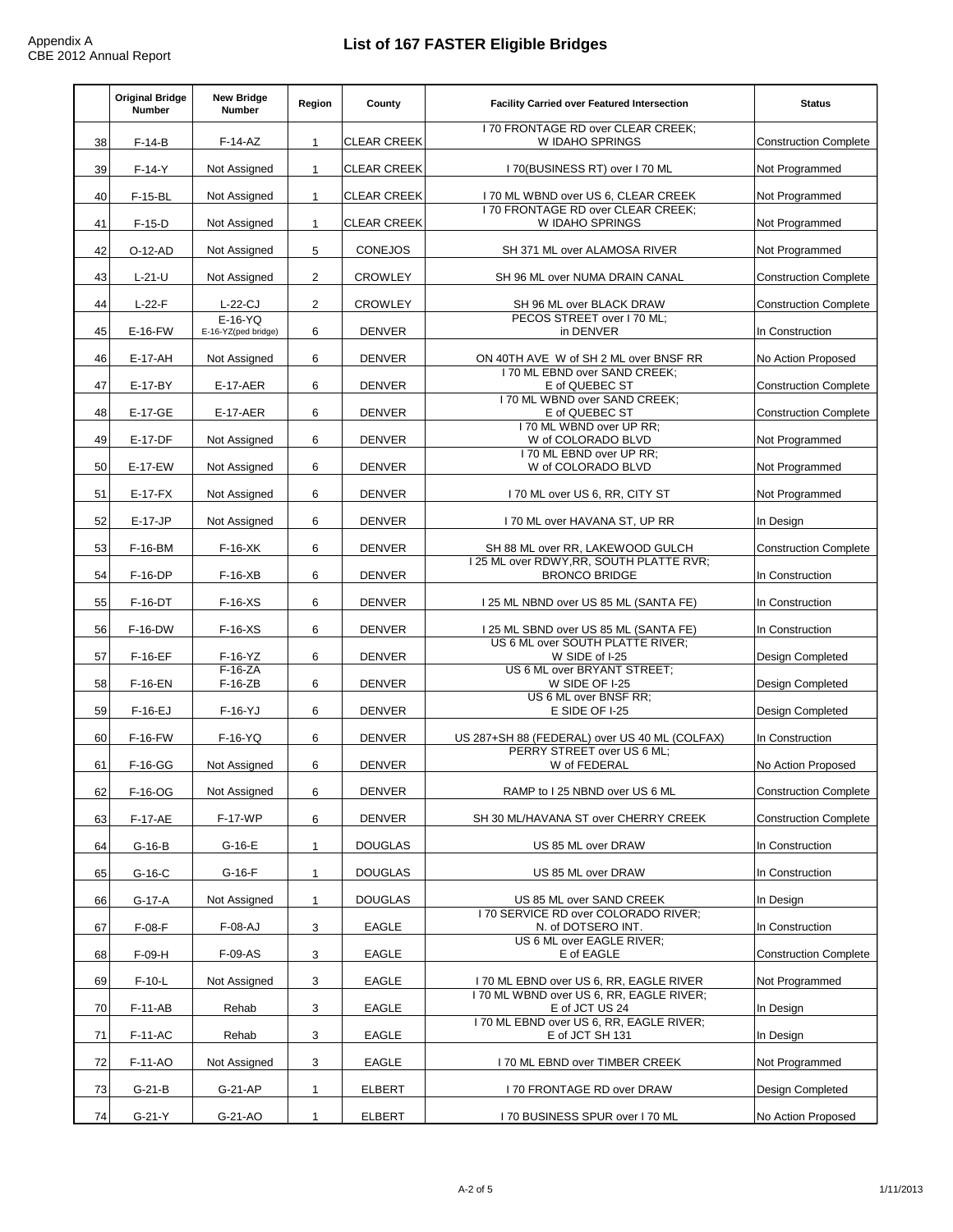|     | <b>Original Bridge</b><br><b>Number</b> | <b>New Bridge</b><br><b>Number</b> | Region         | County           | <b>Facility Carried over Featured Intersection</b>                    | <b>Status</b>                |
|-----|-----------------------------------------|------------------------------------|----------------|------------------|-----------------------------------------------------------------------|------------------------------|
| 75  | H-17-M                                  | Rehab                              | $\overline{2}$ | EL PASO          | 125 ML over DRAW<br>US 24 ML over BLACK SQUIRREL CREEK;               | In Design                    |
| 76  | $H-18-A$                                | <b>H-18-AD</b>                     | $\overline{2}$ | <b>EL PASO</b>   | W of PEYTON                                                           | <b>Construction Complete</b> |
| 77  | $I-17-AE$                               | Not Assigned                       | 2              | EL PASO          | US 24 ML EBND over FOUNTAIN CREEK<br>I 25 SERVICE RD over PINE CREEK; | <b>Construction Complete</b> |
| 78  | $I-17-O$                                | Not Assigned                       | 2              | EL PASO          | S of JCT SH 56<br>US 24 ML over DRAW:                                 | In Design                    |
| 79  | $I-18-G$                                | $I-18-BQ$                          | $\overline{2}$ | EL PASO          | E of FALCON                                                           | <b>Construction Complete</b> |
| 80  | $J-18-S$                                | 025A122850NL                       | 2              | EL PASO          | I 25 ML NBND over DRAW;<br>S of FOUNTAIN                              | <b>Construction Complete</b> |
| 81  | $J-18-T$                                | 025A122564NL                       | $\overline{2}$ | EL PASO          | I 25 ML NBND over DRAW;<br>S of FOUNTAIN                              | <b>Construction Complete</b> |
| 82  | $J-15-B$                                | $J-15-F$                           | 2              | <b>FREMONT</b>   | SH 9 ML over CURRANT CREEK;<br>NW of JCT US 50                        | <b>Construction Complete</b> |
| 83  | $K-14-J$                                | Not Assigned                       | $\overline{2}$ | <b>FREMONT</b>   | US 50 ML over DRAW,<br>near COTOPAXI                                  | In Design                    |
| 84  | K-16-K                                  | K-16-AL                            | 2              | <b>FREMONT</b>   | SH 120 ML over RR, ARKANSAS RIVER;<br>E of PORTLAND                   | In Construction              |
| 85  | $K-16-C$                                | K-16-AM                            | 2              | <b>FREMONT</b>   | SH 120 ML over HARDSCRABBLE CREEK                                     | <b>Construction Complete</b> |
| 86  | $K-16-S$                                | K-16-CI                            | 2              | <b>FREMONT</b>   | SH 120 ML over DRAW, UP RR;<br>E of FLORENCE                          | In Design                    |
| 87  | $K-16-W$                                | Not Assigned                       | 2              | <b>FREMONT</b>   | SH 67 ML over DRAW                                                    | No Action Proposed           |
| 88  | $F-05-L$                                | Not Assigned                       | 3              | <b>GARFIELD</b>  | 170 ML WBND over COLORADO RIVER                                       | Not Programmed               |
| 89  | $F-07-A$                                | $F-07-V$                           | 3              | <b>GARFIELD</b>  | SH 82 ML over I70 ML, COLORADO RVR, RR;<br><b>GLENWOOD SPRINGS</b>    | In Design                    |
| 90  | $F-05-C$                                | Not Assigned                       | 3              | <b>GARFIELD</b>  | SH 13 ML over RIFLE CREEK                                             | Not Programmed               |
| 91  | $D-13-A$                                | Not Assigned                       | 3              | GRAND            | US 34 ML over N FK COLORADO RIVER                                     | Not Programmed               |
| 92  | $J-09-C$                                | Rehab                              | 3              | <b>GUNNISON</b>  | US 50 SERVICE RD over GUNNISON RVR OVERFLOW;<br>W. SIDE of GUNNISON   | <b>Construction Complete</b> |
| 93  | $J-09-D$                                | Rehab                              | 3              | <b>GUNNISON</b>  | US 50 SERVICE RD over GUNNISON RVR;<br>W. SIDE of GUNNISON            | <b>Construction Complete</b> |
| 94  | $J-09-G$                                | $J-09-F$                           | 3              | <b>GUNNISON</b>  | SH 114 ML over TOMICHI CREEK                                          | <b>Construction Complete</b> |
| 95  | M-16-P                                  | Not Assigned                       | 2              | <b>HUERFANO</b>  | SH 69 ML over MILLIKEN ARROYO                                         | In Design                    |
| 96  | N-16-L                                  | $N-16-Q$                           | 2              | <b>HUERFANO</b>  | SH 69 ML over TURKEY CREEK                                            | <b>Construction Complete</b> |
| 97  | N-17-AD                                 | Not Assigned                       | 2              | <b>HUERFANO</b>  | 125 ML SBND over US 160 ML, RR SPUR                                   | Not Programmed               |
| 98  | N-17-C                                  | Not Assigned                       | $\overline{2}$ | <b>HUERFANO</b>  | 125 BUS RT over SULL CREEK                                            | In Design                    |
| 99  | N-17-N                                  | <b>N-17-BU</b>                     | $\overline{2}$ | <b>HUERFANO</b>  | 125 ML NBND over MISSOURI CREEK                                       | <b>Construction Complete</b> |
| 100 | O-16-A                                  | $O-16-C$                           | 2              | <b>HUERFANO</b>  | SH 12 ML over CUCHARAS RIVER;<br>S of LA VETA                         | <b>Construction Complete</b> |
| 101 | $E-16-FX$                               | $E-16-XR$                          | 6              | <b>JEFFERSON</b> | WASHINGTON STREET over SH 58 ML                                       | <b>Construction Complete</b> |
| 102 | E-16-HA                                 | E-16-HG                            | 6              | JEFFERSON        | SH 58 ML over FORD STREET, WASH                                       | In Design                    |
| 103 | $E-16-HI$                               | $E-16-XQ$                          | 6              | JEFFERSON        | SH 58 ML over CO.RD, RR SPUR                                          | <b>Construction Complete</b> |
| 104 | F-16-AM                                 | F-16-WI                            | 6              | JEFFERSON        | US 285 ML SBND over SH 121 ML                                         | <b>Construction Complete</b> |
| 105 | F-16-AY                                 | F-16-WI                            | 6              | JEFFERSON        | US 285 ML NBND over SH 121 ML                                         | <b>Construction Complete</b> |
| 106 | $F-16-CS$                               | $F-16-YR$                          | 6              | JEFFERSON        | SH121 ML-WADSWORTH over BEAR CREEK;<br>N OF 285                       | In Construction              |
| 107 | $F-16-FL$                               | $F-16-XQ$                          | 6              | JEFFERSON        | US 6 ML over SH 95 ML/SHERIDAN AVE                                    | In Construction              |
| 108 | $F-16-I$                                | F-16-WK                            | 6              | <b>JEFFERSON</b> | US 285 ML SBND over PIERCE STREET                                     | <b>Construction Complete</b> |
| 109 | K-23-B                                  | K-23-X                             | $\overline{2}$ | <b>KIOWA</b>     | SH 96 ML over DRAW                                                    | <b>Construction Complete</b> |
| 110 | K-23-C                                  | K-23-W                             | $\overline{2}$ | <b>KIOWA</b>     | SH 96 ML over DRAW                                                    | <b>Construction Complete</b> |
| 111 | $K-24-A$                                | K-24-B                             | $\overline{2}$ | <b>KIOWA</b>     | SH 96 ML over DRAW                                                    | <b>Construction Complete</b> |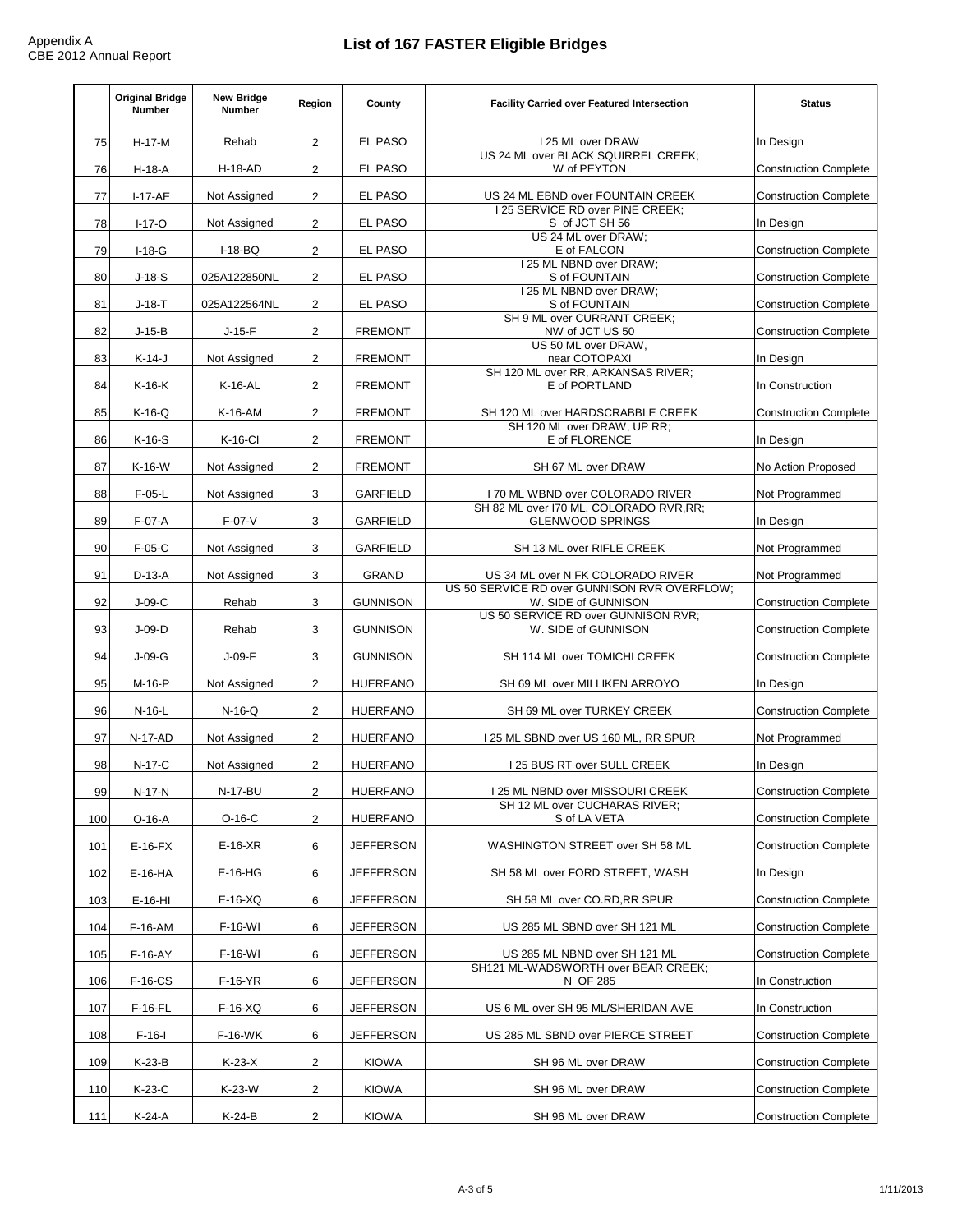|     | <b>Original Bridge</b><br><b>Number</b> | <b>New Bridge</b><br><b>Number</b> | Region         | County                          | <b>Facility Carried over Featured Intersection</b>        | <b>Status</b>                |
|-----|-----------------------------------------|------------------------------------|----------------|---------------------------------|-----------------------------------------------------------|------------------------------|
| 112 | $G-11-F$                                | $G-11-G$                           | 3              | LAKE                            | US 24 ML over UP RR                                       | <b>Construction Complete</b> |
| 113 | $H-11-D$                                | Not Assigned                       | 3              | LAKE                            | US 24 ML over CALIFORNIA GULCH                            | Not Programmed               |
| 114 | $H-11-F$                                | Not Assigned                       | 3              | LAKE                            | US 24 ML over CALIFORNIA GULCH                            | Not Programmed               |
| 115 | O-05-AQ                                 | Not Assigned                       | 5              | LA PLATA                        | US 160 ML over ANIMAS RIVER                               | <b>Construction Complete</b> |
| 116 | <b>B-16-AE</b>                          | <b>B-16-AJ</b>                     | 4              | LARIMER                         | US 287 ML over DRAW;<br>N of JCT SH 1                     | <b>Construction Complete</b> |
| 117 | $B-16-D$                                | <b>B-16-EV</b>                     | 4              | LARIMER                         | SH 14 ML over CACHE LA POUDRE RIVER;<br>E of JCT US 287   | In Design                    |
| 118 | <b>B-16-EU</b>                          | Not Assigned                       | 4              | LARIMER                         | COUNTY ROAD 48 over I 25 ML                               | Not Programmed               |
| 119 | $C-15-I$                                | C-15-AL                            | 4              | LARIMER                         | US 34 ML over BIG THOMPSON RIVER                          | <b>Construction Complete</b> |
| 120 | $C-15-J$                                | $C-15-AM$                          | 4              | LARIMER                         | US 34 ML over BIG THOMPSON RIVER                          | <b>Construction Complete</b> |
| 121 | C-17-EL                                 | Not Assigned                       | 4              | LARIMER                         | I 25 ML over DRAW                                         | No Action Proposed           |
| 122 | $O-19-H$                                | $O-19-R$                           | $\overline{2}$ | <b>LAS ANIMAS</b>               | US 350 ML over PURGATOIRE RIVER;<br>NE of JCT US 160      | In Design                    |
| 123 | $O-19-J$                                | O-19-AH                            | $\overline{2}$ | <b>LAS ANIMAS</b>               | US 350 ML over DRAW:<br>S of MODEL                        | In Construction              |
| 124 | $P-17-H$                                | P-17-AG                            | $\overline{2}$ | <b>LAS ANIMAS</b>               | SH 12 ML over PURGATOIRE RIVER:<br>NW of WESTON           | <b>Construction Complete</b> |
| 125 | $P-18-B$                                | P-18-BK                            | $\overline{2}$ | <b>LAS ANIMAS</b>               | I 25 ML NBND over PURGATOIRE RIVER                        | <b>Construction Complete</b> |
| 126 | $P-18-S$                                | P-18-BL                            | $\overline{2}$ | <b>LAS ANIMAS</b>               | I 25 ML SBND over PURGATOIRE RIVER                        | <b>Construction Complete</b> |
| 127 | P-19-AD                                 | <b>P-19-AV</b>                     | $\overline{2}$ | <b>LAS ANIMAS</b>               | SH 239(CO RD 75) ML over IRRIGATION CANAL;<br>in TRINIDAD | In Construction              |
|     | 128 P-23-A_MINOR                        | Not Assigned                       | $\overline{2}$ | <b>LAS ANIMAS</b>               | US 160 ML over SMITH CANYON                               | In Design                    |
| 129 | $G-22-J$                                | G-22-CD                            | 1              | <b>LINCOLN</b>                  | US 24 ML over DRAW;<br>E of LIMON                         | <b>Construction Complete</b> |
| 130 | $A-24-C$<br>$A-26-F$                    | 138A014381BL<br>138A041877BL       | 4              | <b>LOGAN</b><br><b>SEDGWICK</b> | US 138 ML over DITCH/DRAW                                 | <b>Construction Complete</b> |
| 131 | $G-03-Q$                                | Not Assigned                       | 3              | <b>MESA</b>                     | 170 ML WBND over COLORADO RIVER OVERFLOW                  | Not Programmed               |
| 132 | $L-22-E$                                | $L-22-CM$                          | 2              | <b>OTERO</b>                    | SH 266 ML over FT LYON STORAGE CANAL;<br>NE of ROCKY FORD | In Construction              |
| 133 | $L-22-K$                                | $L-22-CD$                          | $\overline{2}$ | <b>OTERO</b>                    | SH 71 ML over FT LYON CANAL:<br>NW of ROCKY FORD          | In Construction              |
| 134 | $L-22-C$                                | $L-22-CN$                          | $\overline{2}$ | <b>OTERO</b>                    | SH 266 ML over HOLBROOK CANAL;<br>NE of ROCKY FORD        | In Construction              |
| 135 | $M-21-D$                                | M-21-F                             | $\overline{2}$ | <b>OTERO</b>                    | US 350 ML over DRAW:<br>SW of LA JUNTA & TIMPAS           | <b>Construction Complete</b> |
|     |                                         |                                    |                |                                 | SH 62 ML over UNCOMPAHGRE RIVER;                          |                              |
| 136 | $L-05-B$                                | $L-05-E$                           | 5              | <b>OURAY</b>                    | SHERMAN ST in RIDGWAY                                     | <b>Construction Complete</b> |
| 137 | $L-06-A$                                | $L-06-B$                           | 5              | <b>OURAY</b>                    | US 550 ML over BEAR CREEK<br>SH 9 ML over BUCKSKIN GULCH; | <b>Construction Complete</b> |
| 138 | $G-12-L$                                | Rehab                              | 1              | <b>PARK</b>                     | in ALMA                                                   | <b>Construction Complete</b> |
| 139 | $G-12-C$                                | Not Assigned                       | $\mathbf{1}$   | PARK                            | SH 9 ML over PLATTE GULCH                                 | Not Programmed               |
| 140 | $H-09-B$                                | Not Assigned                       | 3              | PITKIN                          | SH 82 ML over CO RD, CASTLE CREEK                         | <b>Construction Complete</b> |
| 141 | $L-27-S$                                | $L-27-V$                           | $\overline{2}$ | <b>PROWERS</b>                  | US 50 ML over DRAW;<br>E of LAMAR                         | In Design                    |
| 142 | $L-28-C$                                | L-28-AS                            | $\overline{2}$ | <b>PROWERS</b>                  | US 50 ML over BNSF RR;<br>E of GRANADA                    | In Design                    |
| 143 | $L-28-F$                                | $L-28-H$                           | $\overline{2}$ | <b>PROWERS</b>                  | SH 89 ML over ARKANSAS RIVER;<br>S of HOLLY               | <b>Construction Complete</b> |
| 144 | K-18-AX                                 | Not Assigned                       | $\overline{2}$ | <b>PUEBLO</b>                   | I 25 ML NBND over US 50 ML                                | Not Programmed               |
| 145 | K-18-CK                                 | K-18-GU                            | $\overline{2}$ | <b>PUEBLO</b>                   | I 25 ML NBND over NP RR, ILEX ST, BENNET ST               | In Design                    |
| 146 | K-18-CL                                 | K-18-GV                            | $\overline{2}$ | <b>PUEBLO</b>                   | I 25 ML SBND over NP RR, ILEX ST, BENNET ST               | In Design                    |
| 147 | $K-18-R$                                | Not Assigned                       | $\overline{2}$ | <b>PUEBLO</b>                   | US 50 BUS EBND over ARKANSAS RIVER                        | Not Programmed               |
| 148 | $K-18-Z$                                | K-18-GS & K-18-<br>GT              | $\overline{2}$ | <b>PUEBLO</b>                   | SH 96 ML over RDWY, RR, ARKANSAS RVR                      | <b>Construction Complete</b> |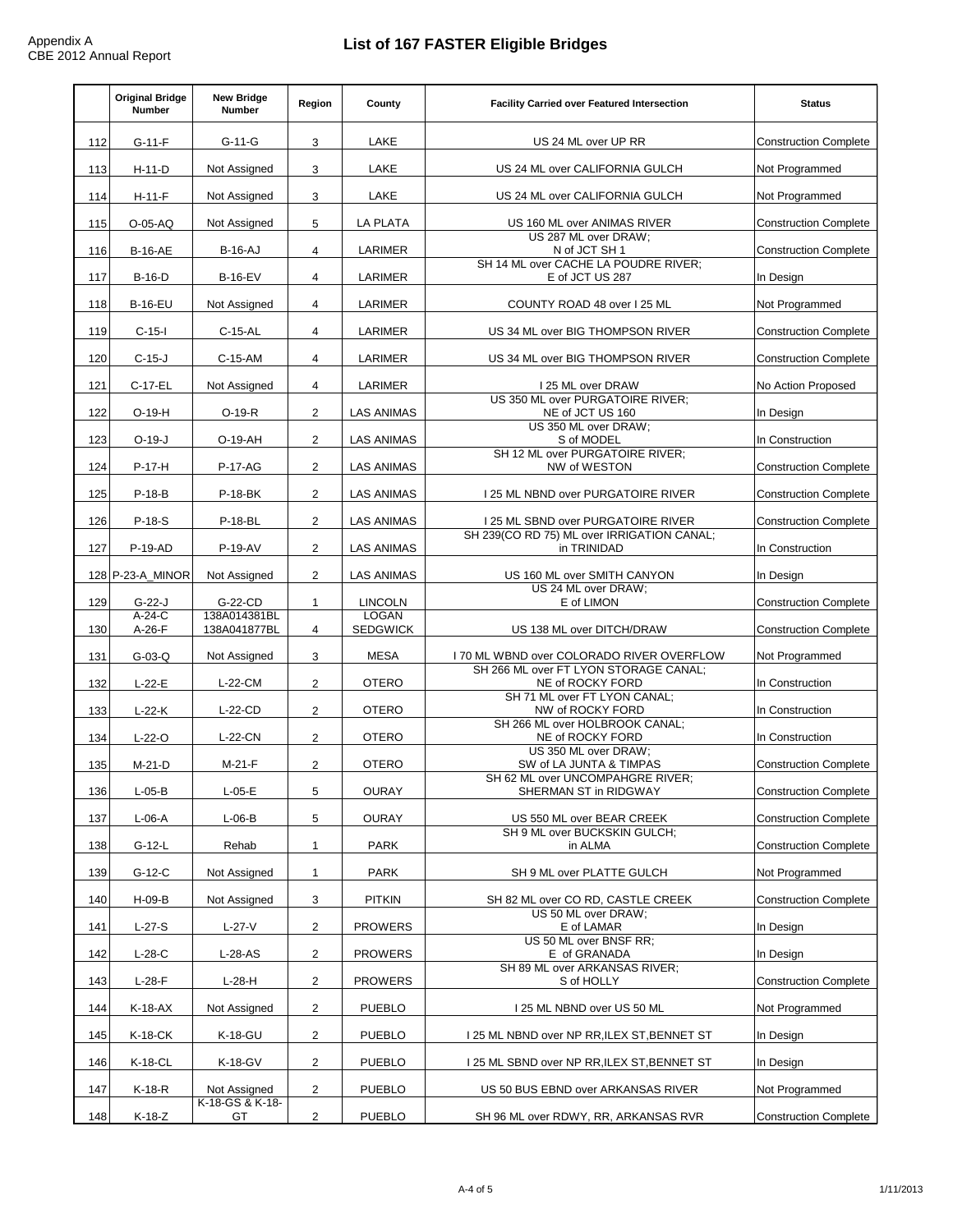|     | <b>Original Bridge</b><br><b>Number</b> | <b>New Bridge</b><br><b>Number</b> | Region         | County            | <b>Facility Carried over Featured Intersection</b>            | <b>Status</b>                |
|-----|-----------------------------------------|------------------------------------|----------------|-------------------|---------------------------------------------------------------|------------------------------|
| 149 | $L-18-AO$                               | Not Assigned                       | $\overline{2}$ | <b>PUEBLO</b>     | NORTHERN AVE over I 25 ML<br>In Design                        |                              |
| 150 | $L-18-AU$                               | Not Assigned                       | 2              | <b>PUEBLO</b>     | MESA AVE over I 25 ML                                         | Not Programmed               |
| 151 | $L-18-M$                                | Not Assigned                       | $\overline{2}$ | <b>PUEBLO</b>     | 125 ML NBND over INDIANA AVE                                  | In Design                    |
| 152 | $L-18-W$                                | Not Assigned                       | 2              | <b>PUEBLO</b>     | I 25 ML SBND over INDIANA AVE                                 | In Design                    |
| 153 | $L-19-C$                                | $L-19-Y$                           | 2              | <b>PUEBLO</b>     | US 50 BUS. RT WBND over ST CHARLES RIVER                      | <b>Construction Complete</b> |
| 154 | M-17-R                                  | Not Assigned                       | 2              | <b>PUEBLO</b>     | I 25 ML over DRAW                                             | <b>Construction Complete</b> |
| 155 | M-20-A                                  | M-20-D                             | 2              | <b>PUEBLO</b>     | SH 10 ML over SAUNDERS ARROYO                                 | <b>Construction Complete</b> |
| 156 | $C-09-C$                                | C-09-AU                            | 3              | <b>ROUTT</b>      | US 40 ML over E FORK ELK RIVER;<br>W of STEAMBOAT SPGS        | Design Completed             |
| 157 | M-06-K                                  | M-06-L                             | 5              | <b>SAN JUAN</b>   | US 550 ML over MINERAL CREEK                                  | <b>Construction Complete</b> |
| 158 | $L-04-B$                                | $L-04-H$                           | 5              | <b>SAN MIGUEL</b> | SH 145 ML over LEOPARD CREEK:<br>JCT SH 62 - PLACERVILLE      | <b>Construction Complete</b> |
| 159 | $H-16-K$                                | $H-16-N$                           | 2              | <b>TELLER</b>     | SH 67 ML over DRAW                                            | <b>Construction Complete</b> |
| 160 | $I-15-Y$                                | Not Assigned                       | 2              | <b>TELLER</b>     | US 24 ML over TWIN CREEK                                      | <b>Construction Complete</b> |
| 161 | <b>B-17-C</b>                           | <b>B-17-DF</b>                     | 4              | WELD              | US 85 ML(NUNN BRIDGE) over UPRR                               | Design Completed             |
| 162 | <b>B-17-L</b>                           | <b>B-17-BU</b>                     | 4              | WELD              | SH 14 ML over COALBANK CREEK:<br>W of AULT                    | <b>Design Completed</b>      |
| 163 | C-17-BN                                 | C-17-FS                            | 4              | WELD              | I 25 SERVICE RD over LITTLE THOMPSON RIVER;<br>S of JCT SH 56 | In Construction              |
| 164 | C-18-BK                                 | Not Assigned                       | 4              | WELD              | US 85 BYPASS SBND over US 85 BUS RT                           | Not Programmed               |
| 165 | D-17-AK                                 | D-17-FK                            | 4              | WELD              | SH 66 ML over ST VRAIN RIVER:<br>W of PLATTEVILLE             | In Construction              |
| 166 | $D-19-A$                                | Not Assigned                       | 4              | WELD              | 176 SERVICE RD over LOST CREEK<br>Not Programmed              |                              |
| 167 | $D-28-B$                                | $D-28-U$                           | 4              | <b>YUMA</b>       | US 34 ML over N FK REPUBLICAN RIVER;<br>W of LAIRD            | <b>Construction Complete</b> |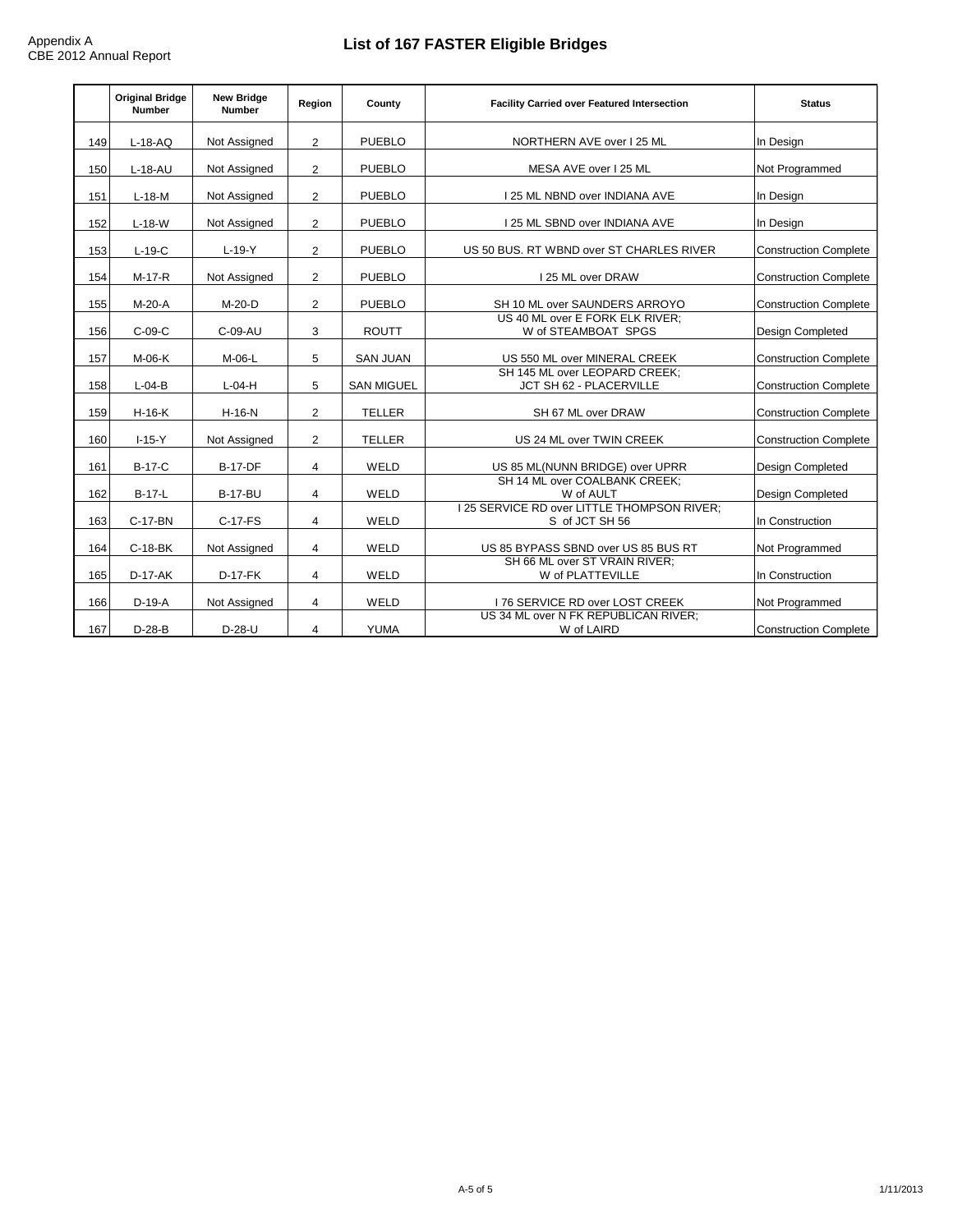| <b>Original Bridge Number</b> | Region | County           | <b>Facility Carried over Featured Intersection</b> | <b>Status</b>      |
|-------------------------------|--------|------------------|----------------------------------------------------|--------------------|
| $E-16-AA$                     | 6      | ADAMS            | US 287 ML over BNSF RR SPUR                        | In Design          |
| F-17-GA                       | 6      | ARAPAHOE         | US 40 ML WBND over TOLLGATE CREEK                  | In Design          |
| $F-19-F$                      | 1      | ARAPAHOE         | US 36 ML over DRAW                                 | Not Programmed     |
| $O-12-AD$                     | 5      | <b>CONEJOS</b>   | SH 371 ML over ALAMOSA RIVER                       | Not Programmed     |
| $F-11-AO$                     | 3      | <b>EAGLE</b>     | 170 ML EBND over TIMBER CREEK                      | Not Programmed     |
| $K-16-W$                      | 2      | <b>FREMONT</b>   | SH 67 ML over DRAW                                 | No Action Proposed |
| $F-05-C$                      | 3      | <b>GARFIELD</b>  | SH 13 ML over RIFLE CREEK                          | Not Programmed     |
| $D-13-A$                      | 3      | <b>GRAND</b>     | US 34 ML over N FK COLORADO RIVER                  | Not Programmed     |
| $E-16-HA$                     | 6      | <b>JEFFERSON</b> | SH 58 ML over FORD STREET, WASH                    | In Design          |
| $H-11-D$                      | 3      | LAKE             | US 24 ML over CALIFORNIA GULCH                     | Not Programmed     |
| $H-11-F$                      | 3      | LAKE             | US 24 ML over CALIFORNIA GULCH                     | Not Programmed     |
| $G-12-C$                      | 1      | <b>PARK</b>      | SH 9 ML over PLATTE GULCH                          | Not Programmed     |
| $L-18 - AU$                   | 2      | <b>PUEBLO</b>    | MESA AVE over 125 ML                               | Not Programmed     |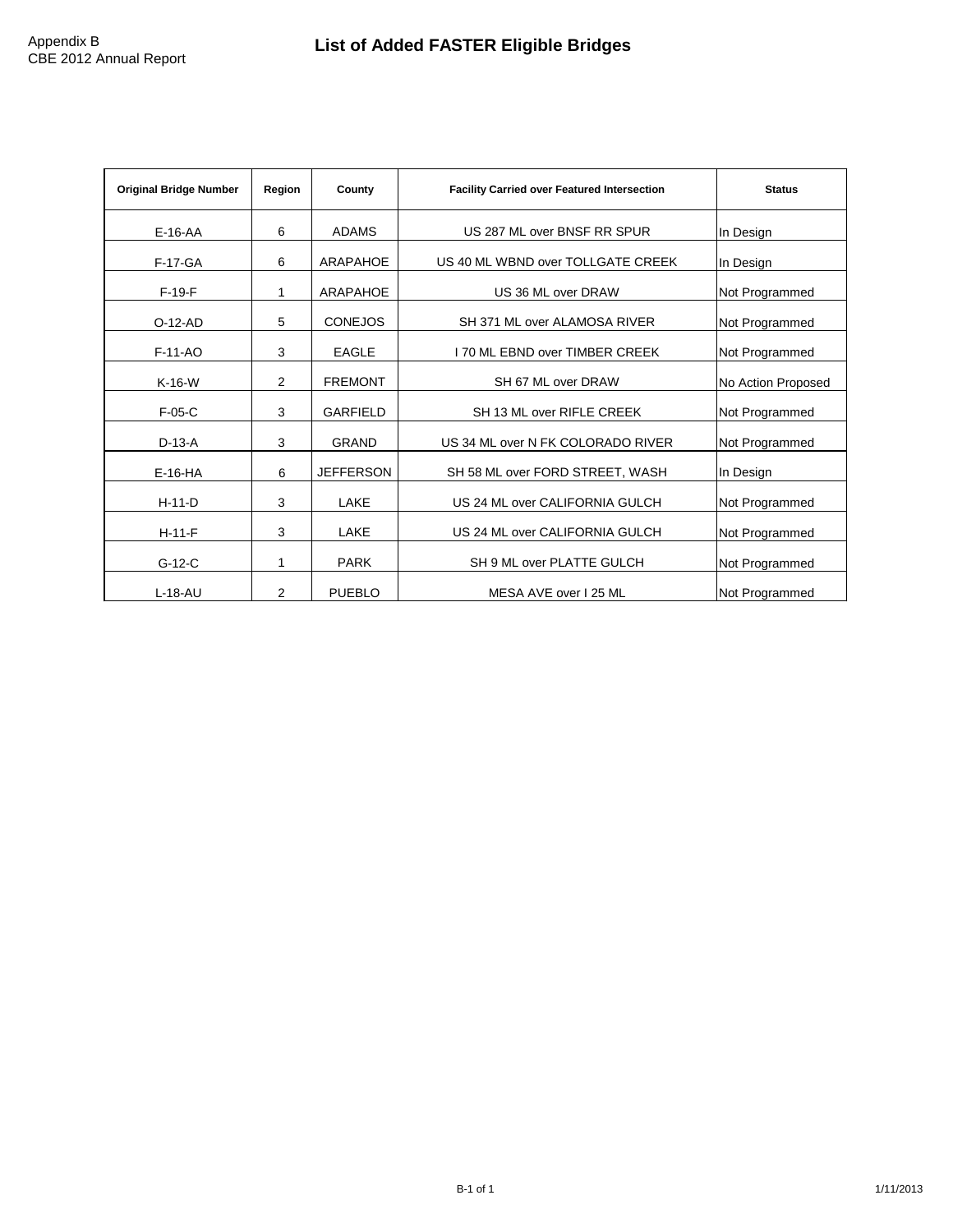r

| <b>Original Bridge</b><br>Number | Region         | County            | <b>Facility Carried over Featured Intersection</b>                            | <b>Status</b>                | <b>Associated Bridge</b> |
|----------------------------------|----------------|-------------------|-------------------------------------------------------------------------------|------------------------------|--------------------------|
| E-16-AA                          | 6              | <b>ADAMS</b>      | US 287 ML over BNSF RR SPUR                                                   | In Design                    |                          |
| $E-16-GQ$                        | 6              | <b>ADAMS</b>      | SH 95 ML (SHERIDAN BLVD) over UP RR, RR SPUR;<br>N of JCT I 76 in WHEATRIDGE  | In Construction              |                          |
| E-17-CA                          | 6              | <b>ADAMS</b>      | SH 44 ML(104TH AVE) over SOUTH PLATTE RIVER;<br>W of JCT US 85                | In Design                    | With E-17-ER             |
| E-17-ER                          | 6              | ADAMS             | SH 44 ML(104TH AVE) over BULL SEEP;<br>W of US 85                             | In Design                    | With E-17-CA             |
| E-17-DC                          | 6              | <b>ADAMS</b>      | I 76 ML EBND over UP RR;<br>E of JCT US 85                                    | In Design                    | With E-17-DU             |
| E-17-DU                          | 6              | <b>ADAMS</b>      | I 76 ML WBND over UP RR;<br>E of JCT US 85                                    | In Design                    | With E-17-DC             |
| $E-17-EX$                        | 6              | <b>ADAMS</b>      | PEORIA STREET over I 76 ML;<br>NE of JCT US 85                                | In Design                    |                          |
| E-17-GM                          | 6              | ADAMS             | I 76 ML EBND over SOUTH PLATTE RIVER;<br>NE of JCT I 270                      | <b>Construction Complete</b> | With E-17-GL             |
| E-17-GL                          | 6              | <b>ADAMS</b>      | I 76 ML WBND over SOUTH PLATTE RIVER;<br>NE of JCT I 270                      | <b>Construction Complete</b> | With E-17-GM             |
| $F-16-F$                         | 6              | ARAPAHOE          | US 85(SANTA FE) ML NBND over DAD CLARK GULCH;<br>in LITTLETON                 | In Construction              |                          |
| F-17-BS                          | 6              | ARAPAHOE          | US 40 ML(E COLFAX) WBND over SAND CREEK;<br>E of I-225                        | In Design                    | With F-17-F              |
| $F-17-F$                         | 6              | ARAPAHOE          | US 40 ML(E COLFAX) EBND over SAND CREEK;<br>E of I-225                        | In Design                    | With F-17-BS             |
| F-17-DM                          | 6              | ARAPAHOE          | SH 88 ML/ARAP RD over CHERRY CREEK;<br>W OF SH 83(PARKER RD)                  | In Design                    |                          |
| F-17-GO                          | 6              | ARAPAHOE          | US 40 ML(E COLFAX) EBND over TOLLGATE CREEK;<br>W of I-225                    | In Design                    | With F-17-GA             |
| F-17-GA                          | 6              | ARAPAHOE          | US 40 ML(E COLFAX) WBND over TOLLGATE CREEK;<br>W of I-225                    | In Design                    | With F-17-GO             |
| $F-19-B$                         | $\mathbf{1}$   | ARAPAHOE          | US 36 ML over COMANCHE CREEK:<br>E of STRASBURG                               | <b>Construction Complete</b> |                          |
| $O-25-H$                         | $\overline{2}$ | <b>BACA</b>       | US 160 ML over N FK SAND ARROYO;<br>SW of PRITCHETT                           | <b>Construction Complete</b> | With O-25-I and O-26-L   |
| $O-25-I$                         | $\overline{2}$ | <b>BACA</b>       | US 160 ML over DRAW;<br>W of PRITCHETT                                        | <b>Construction Complete</b> | With O-25-H and O-26-L   |
|                                  |                |                   | US 160 ML over CAT CREEK;                                                     |                              |                          |
| $O-26-L$                         | $\overline{2}$ | <b>BACA</b>       | W of SPRINGFIELD<br>SH 101 ML over PURGATOIRE RIVER;                          | <b>Construction Complete</b> | With O-25-I and O-25-H   |
| $L-24-F$                         | $\overline{2}$ | <b>BENT</b>       | S of LAS ANIMAS<br>SH 101 ML over DRAW;                                       | <b>Construction Complete</b> | With M-24-B              |
| M-24-B                           | $\overline{2}$ | <b>BENT</b>       | S of LAS ANIMAS and JCT US 50<br>SH 121 ML SBND- WADSWORTH PKWY over US 36 ML | <b>Construction Complete</b> | With L-24-F              |
| E-16-FK                          | 6              | <b>BROOMFIELD</b> | (DEN/BOULDER TNPK)<br>CNTY RD / OLD WADS over US 36 ML (DEN/BLDER TNPK);      | In Construction              | With E-16-FL             |
| $E-16-FL$                        | 6              | <b>BROOMFIELD</b> | SE of JCT SH 121<br>PECOS STREET over I 70 ML;                                | In Construction              | With E-16-FK             |
| E-16-FW                          | 6              | <b>DENVER</b>     | in DENVER<br>I 70 ML EBND over SAND CREEK;                                    | In Construction              |                          |
| E-17-BY                          | 6              | DENVER            | E of QUEBEC ST<br>I 70 ML WBND over SAND CREEK;                               | <b>Construction Complete</b> | With E-17-GE             |
| E-17-GE                          | 6              | <b>DENVER</b>     | E of QUEBEC ST                                                                | <b>Construction Complete</b> | With E-17-BY             |
| $E-17-JP$                        | 6              | <b>DENVER</b>     | I 70 ML over HAVANA ST, UP RR                                                 | In Design                    |                          |
| F-16-DT                          | 6              | <b>DENVER</b>     | 125 ML NBND over US 85 ML (SANTA FE)                                          | In Construction              | With F-16-DW             |
| F-16-DW                          | 6              | DENVER            | 125 ML SBND over US 85 ML (SANTA FE)<br>US 6 ML over SOUTH PLATTE RIVER;      | In Construction              | With F-16-DT             |
| $F-16-EF$                        | 6              | DENVER            | W SIDE of I-25<br>US 6 ML over BRYANT STREET;                                 | Design Completed             | With F-16-EN AND F16-EJ  |
| F-16-EN                          | 6              | <b>DENVER</b>     | W SIDE OF I-25<br>US 6 ML over BNSF RR;                                       | Design Completed             | With F-16-EF AND F16-EJ  |
| $F-16-EJ$                        | 6              | <b>DENVER</b>     | E SIDE OF I-25                                                                | Design Completed             | With F-16-EF AND F16-EN  |
| F-16-FW                          | 6              | <b>DENVER</b>     | US 287+SH 88 (FEDERAL) over US 40 ML (COLFAX)                                 | In Construction              |                          |
| $G-16-B$                         | $\mathbf{1}$   | <b>DOUGLAS</b>    | US 85 ML over DRAW                                                            | In Construction              | With G-16-C              |
| $G-16-C$                         | $\mathbf{1}$   | <b>DOUGLAS</b>    | US 85 ML over DRAW                                                            | In Construction              | With G-16-B              |
| G-17-A                           | $\mathbf{1}$   | <b>DOUGLAS</b>    | US 85 ML over SAND CREEK                                                      | In Design                    |                          |
| $F-08-F$                         | 3              | EAGLE             | 170 SERVICE RD over COLORADO RIVER:<br>N. of DOTSERO INT.                     | In Construction              |                          |
| $F-09-H$                         | 3              | EAGLE             | US 6 ML over EAGLE RIVER;<br>E of EAGLE                                       | <b>Construction Complete</b> |                          |
| $F-11-AB$                        | 3              | EAGLE             | I 70 ML WBND over US 6, RR, EAGLE RIVER;<br>E of JCT US 24                    | In Design                    | With F-11-AC             |
| $F-11-AC$                        | 3              | EAGLE             | 170 ML EBND over US 6, RR, EAGLE RIVER;<br>E of JCT SH 131                    | In Design                    | With F-11-AB             |
| $G-21-B$                         | $\mathbf{1}$   | ELBERT            | 170 FRONTAGE RD over DRAW                                                     | Design Completed             |                          |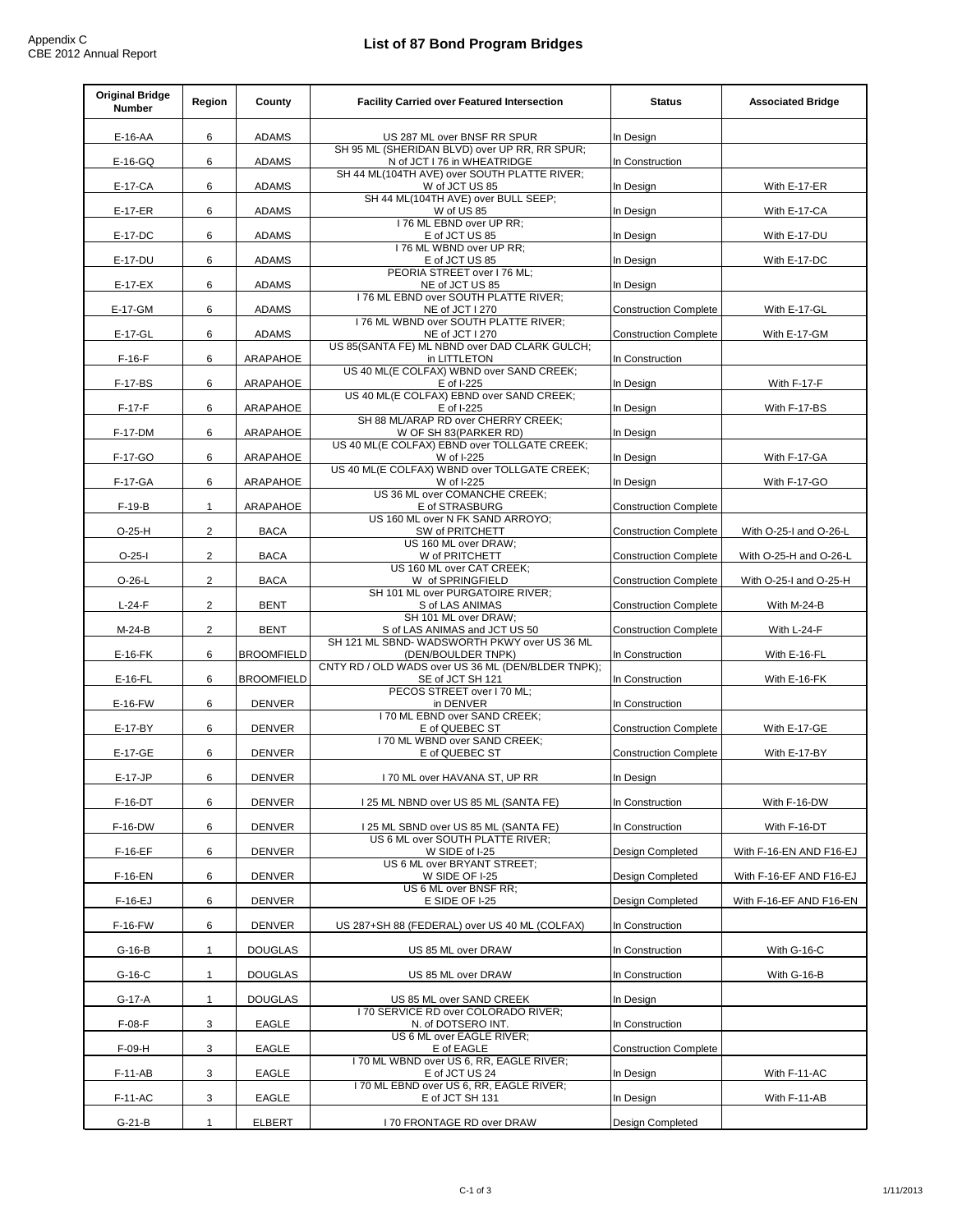L,

| <b>Original Bridge</b><br><b>Number</b> | Region         | County            | <b>Facility Carried over Featured Intersection</b>                      | <b>Status</b>                | <b>Associated Bridge</b> |
|-----------------------------------------|----------------|-------------------|-------------------------------------------------------------------------|------------------------------|--------------------------|
| H-18-A                                  | $\overline{2}$ | EL PASO           | US 24 ML over BLACK SQUIRREL CREEK;<br>W of PEYTON                      | <b>Construction Complete</b> |                          |
| $I-17 - O$                              | $\overline{2}$ | EL PASO           | I 25 SERVICE RD over PINE CREEK;<br>S of JCT SH 56                      | In Design                    |                          |
| $J-18-S$                                | $\overline{2}$ | EL PASO           | I 25 ML NBND over DRAW;<br>S of FOUNTAIN                                | <b>Construction Complete</b> | With J-18-T              |
| $J-18-T$                                | $\overline{2}$ | EL PASO           | I 25 ML NBND over DRAW;<br>S of FOUNTAIN                                | <b>Construction Complete</b> | With J-18-S              |
| $J-15-B$                                | $\overline{2}$ | <b>FREMONT</b>    | SH 9 ML over CURRANT CREEK;<br>NW of JCT US 50                          | <b>Construction Complete</b> |                          |
|                                         | $\overline{2}$ | <b>FREMONT</b>    | US 50 ML over DRAW,<br>near COTOPAXI                                    | In Design                    |                          |
| $K-14-J$                                |                | <b>FREMONT</b>    | SH 120 ML over RR, ARKANSAS RIVER;                                      |                              |                          |
| $K-16-K$                                | $\overline{2}$ |                   | E of PORTLAND<br>SH 120 ML over DRAW, UP RR;                            | In Construction              |                          |
| $K-16-S$                                | $\overline{2}$ | <b>FREMONT</b>    | E of FLORENCE<br>SH 82 ML over I70 ML, COLORADO RVR, RR;                | In Design                    |                          |
| $F-07-A$                                | 3              | GARFIELD          | <b>GLENWOOD SPRINGS</b><br>US 50 SERVICE RD over GUNNISON RVR OVERFLOW; | In Design                    |                          |
| $J-09-C$                                | 3              | <b>GUNNISON</b>   | W. SIDE of GUNNISON<br>US 50 SERVICE RD over GUNNISON RVR;              | <b>Construction Complete</b> | With J-09-D              |
| $J-09-D$                                | 3              | GUNNISON          | W. SIDE of GUNNISON                                                     | <b>Construction Complete</b> | With J-09-C              |
| M-16-P                                  | $\overline{2}$ | <b>HUERFANO</b>   | SH 69 ML over MILLIKEN ARROYO                                           | In Design                    |                          |
| $N-17-C$                                | $\overline{2}$ | <b>HUERFANO</b>   | 125 BUS RT over SULL CREEK<br>SH 12 ML over CUCHARAS RIVER;             | In Design                    |                          |
| $O-16-A$                                | $\overline{2}$ | <b>HUERFANO</b>   | S of LA VETA                                                            | <b>Construction Complete</b> | With P-17-H              |
| E-16-HA                                 | 6              | <b>JEFFERSON</b>  | SH 58 ML over FORD STREET, WASH                                         | In Design                    |                          |
| $F-16-CS$                               | 6              | <b>JEFFERSON</b>  | SH121 ML-WADSWORTH over BEAR CREEK;<br>N OF 285                         | In Construction              |                          |
| $F-16-FL$                               | 6              | <b>JEFFERSON</b>  | US 6 ML over SH 95 ML/SHERIDAN AVE                                      | In Construction              |                          |
| <b>B-16-AE</b>                          | 4              | LARIMER           | US 287 ML over DRAW;<br>N of JCT SH 1                                   | <b>Construction Complete</b> |                          |
| <b>B-16-D</b>                           | 4              | LARIMER           | SH 14 ML over CACHE LA POUDRE RIVER;<br>E of JCT US 287                 | In Design                    |                          |
| $O-19-H$                                | $\overline{2}$ | <b>LAS ANIMAS</b> | US 350 ML over PURGATOIRE RIVER;<br>NE of JCT US 160                    | In Design                    |                          |
| $O-19-J$                                | $\overline{2}$ | LAS ANIMAS        | US 350 ML over DRAW;<br>S of MODEL                                      | In Construction              | With P-19-AD             |
| P-17-H                                  | $\overline{2}$ | <b>LAS ANIMAS</b> | SH 12 ML over PURGATOIRE RIVER;<br>NW of WESTON                         | <b>Construction Complete</b> | With O-16-A              |
| P-19-AD                                 | $\overline{2}$ | <b>LAS ANIMAS</b> | SH 239(CO RD 75) ML over IRRIGATION CANAL;<br>in TRINIDAD               | In Construction              | With O-19-J              |
| P-23-A_MINOR                            | $\overline{2}$ | LAS ANIMAS        | US 160 ML over SMITH CANYON                                             | In Design                    |                          |
| $G-22-J$                                | $\mathbf{1}$   | <b>LINCOLN</b>    | US 24 ML over DRAW;<br>E of LIMON                                       | <b>Construction Complete</b> |                          |
| $L-22-E$                                | $\overline{2}$ | <b>OTERO</b>      | SH 266 ML over FT LYON STORAGE CANAL:<br>NE of ROCKY FORD               | In Construction              | With L-22-K and L-22-O   |
| $L-22-K$                                | $\overline{2}$ | <b>OTERO</b>      | SH 71 ML over FT LYON CANAL;<br>NW of ROCKY FORD                        | In Construction              | With L-22-E and L-22-O   |
| $L-22-O$                                | $\overline{2}$ | <b>OTERO</b>      | SH 266 ML over HOLBROOK CANAL;<br>NE of ROCKY FORD                      | In Construction              | With L-22-K and L-22-E   |
| M-21-D                                  | $\overline{2}$ | <b>OTERO</b>      | US 350 ML over DRAW;<br>SW of LA JUNTA & TIMPAS                         | <b>Construction Complete</b> |                          |
| $L-05-B$                                | 5              | <b>OURAY</b>      | SH 62 ML over UNCOMPAHGRE RIVER;<br>SHERMAN ST in RIDGWAY               | <b>Construction Complete</b> |                          |
|                                         |                | <b>PARK</b>       | SH 9 ML over BUCKSKIN GULCH;<br>in ALMA                                 | <b>Construction Complete</b> |                          |
| $G-12-L$                                | $\mathbf{1}$   |                   | US 50 ML over DRAW;                                                     |                              |                          |
| $L-27-S$                                | $\overline{2}$ | <b>PROWERS</b>    | E of LAMAR<br>US 50 ML over BNSF RR;                                    | In Design                    | With L-28-C              |
| $L-28-C$                                | $\overline{2}$ | <b>PROWERS</b>    | E of GRANADA<br>SH 89 ML over ARKANSAS RIVER:                           | In Design                    | With L-27-S              |
| $L-28-F$                                | $\overline{a}$ | <b>PROWERS</b>    | S of HOLLY                                                              | <b>Construction Complete</b> |                          |
| K-18-CK                                 | $\overline{2}$ | <b>PUEBLO</b>     | I 25 ML NBND over NP RR, ILEX ST, BENNET ST                             | In Design                    | With K-18-CK             |
| <b>K-18-CL</b>                          | $\overline{2}$ | PUEBLO            | I 25 ML SBND over NP RR, ILEX ST, BENNET ST                             | In Design                    | With K-18-CL             |
| $L-18-AQ$                               | $\overline{2}$ | <b>PUEBLO</b>     | NORTHERN AVE over I 25 ML                                               | In Design                    |                          |
| $L-18-M$                                | $\overline{2}$ | <b>PUEBLO</b>     | I 25 ML NBND over INDIANA AVE                                           | In Design                    | With L-18-W              |
| $L-18-W$                                | $\overline{2}$ | <b>PUEBLO</b>     | I 25 ML SBND over INDIANA AVE<br>US 40 ML over E FORK ELK RIVER;        | In Design                    | With L-18-M              |
| $C-09-C$                                | 3              | <b>ROUTT</b>      | W of STEAMBOAT SPGS                                                     | Design Completed             |                          |
| $L-04-B$                                | 5              | <b>SAN MIGUEL</b> | SH 145 ML over LEOPARD CREEK;<br>JCT SH 62 - PLACERVILLE                | <b>Construction Complete</b> |                          |